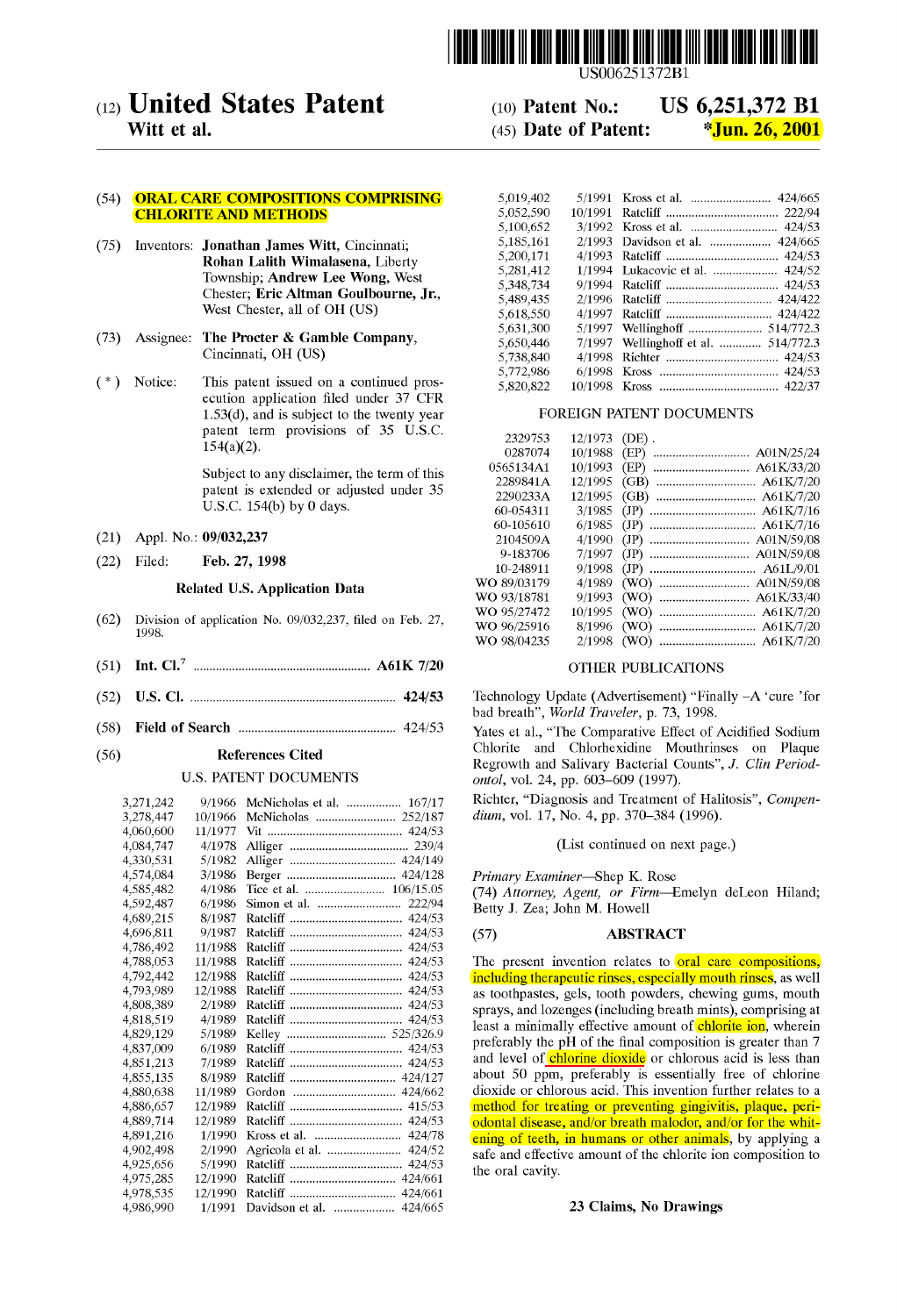## 01HER PUBLICATIONS

White et al., "Chemistry of Chorites", *Industrial and Engineering Chemistry,* vol. 34, No. 7, pp. 782-792 (1942). RetarDent Toothpaste box. RetarDex Oral Rinse box. RetarDex Oral Rinse bottle. ProxiPure Fresh Breath Rinse bottle. TheraBreath Power Drops bottle. Breath Appeal Step 2 Activator Solution bottle. Breath Appeal Step 1 Synergizer Solution bottle. Breath Appeal Step 1 Synergizer Concentrate bottle. TheraBreath Oral Rinse bottle.

TheraBreath Breath Spray bottle.

TheraBreath Tooth Gel bottle.

Profresh Chlorine Dioxide Deodorant Mouth Rinse bottle.

ProFresh Chlorine Dioxide Starter Rinse bottle.

Oxyfresh Toothpaste tube.

Oxyfresh Mint Mouthrinse bottle.

Rapid White Tooth Whitening System box.

U.S. application No. 09/032,234, Witt et al., filed Feb. 27, 1998.

U.S. application No. 09/032,238, Witt et al., filed Feb. 27, 1998.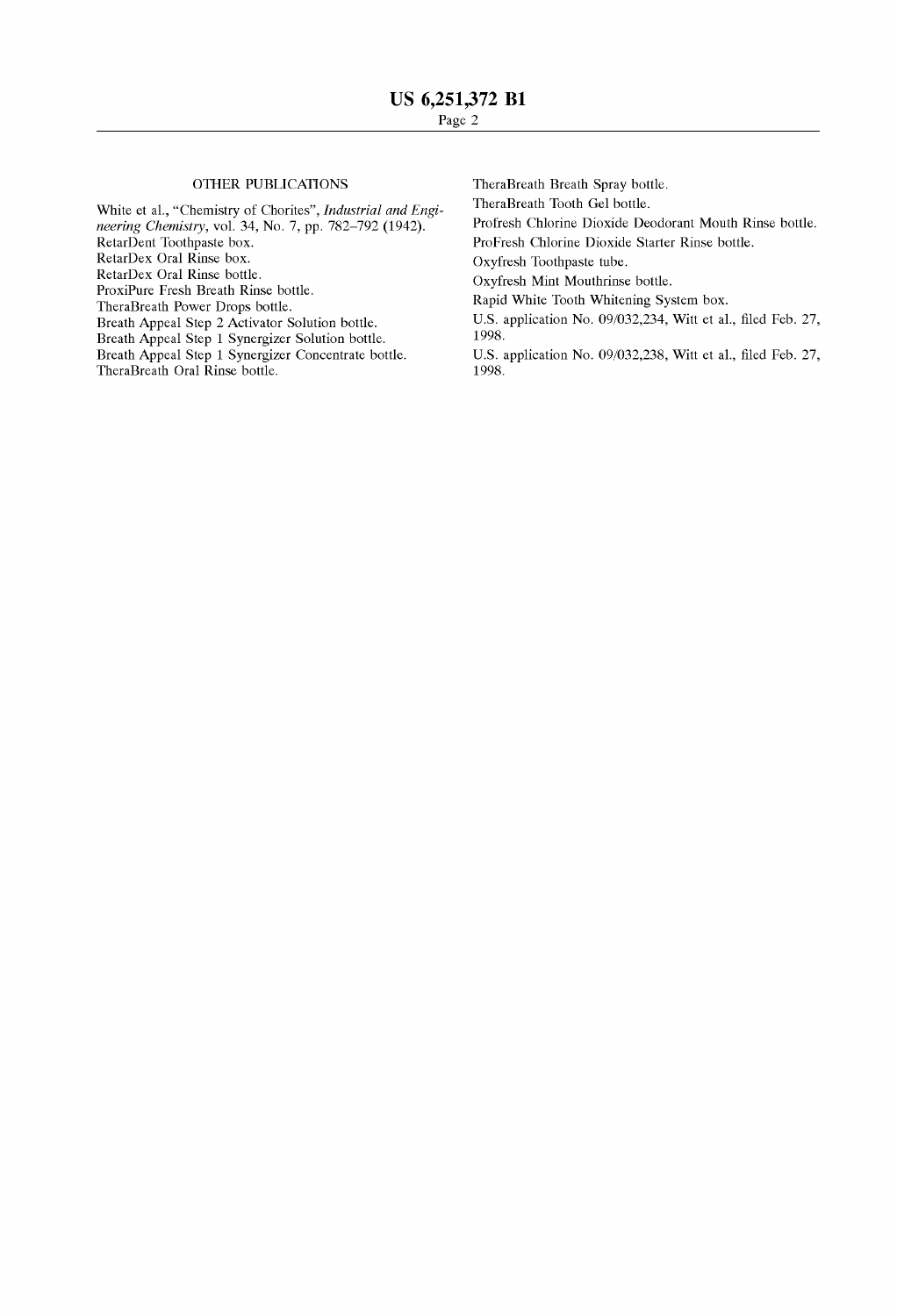## **ORAL CARE COMPOSITIONS COMPRISING CHLORITE AND METHODS**

This application is a divisional of U .S. Patent Application No. 09/032,237 filed Feb. 27, 1998.

## TECHNICAL FIELD

The present invention relates to oral care compositions, including therapeutic rinses, especially mouth rinses, as well as toothpastes, tooth gels, tooth powders, chewing gums, mouth sprays, and lozenges (including breath mints), comprising an effective amount of chlorite ion. This invention further relates to a method for treating or preventing conditions of the oral cavity, such as gingivitis, plaque, periodontal disease, and/or breath malodor, as well as to a method for whitening teeth, in humans or other animals.

## BACKGROUND ART

Oral malodor, plaque, gingivitis, periodontal disease, and discoloration of the teeth, are all undesirable conditions that affect many people. First malodor of the oral cavity is also known as halitosis or bad breath. It is broadly estimated in the U.S. that 20-90 million individuals have oral malodor. It is generally believed that the cause of this condition is due to the presence of anaerobic bacteria, especially gramnegative anaerobic bacteria, in the mouth. These bacteria will generate volatile sulfur compounds (VSC) which are known to cause breath malodor.

It is recognized in the art that sorne breath malodor is caused by three chemical compounds. Specifically, these compounds are hydrogen sulfide (H-S-H), methyl mercaptan  $(CH_3-S-H)$  and dimethyl sulfide  $(CH_3-S-H)$  $CH<sub>3</sub>$ ). These compounds result from the degradation of epithelial cells and bacteria in the oral cavity. Specifically, the polypeptide chains of the epithelial cell walls, are composed of a series of amino acids including cysteine and methionine which contain sulfur side chains. The death of microorganisms or epithelial cells results in degradation of the polypeptide chains into their amino acid components, especially cysteine and methionine. Cysteine and methionine are precursors to the formation of VSC.

It is also recognized in the art that oral malodor not only comes from the posterior dorsal surface of the tongue but also from periodontal pockets. Furthermore, a person with  $_{45}$ gingivitis or periodontal disease may have increased oral malodor from disintegrated epithelial cells. Epithelial cells turn over faster if infiammation is present. Therefore, a larger number of these dead epithelial cells remain in the oral cavity and will degrade into the malodorous compounds.

In addition VSC will also alter the epithelial barrier, permitting penetration of the barrier by antigenic substances. For example, VSC such as hydrogen sulfide, methyl mercaptan and dimethyl sulfide contribute to the penetration of 55 bacterial toxins through the epithelia barrier into the underlying basal lamina and connective tissue. A. Rizzo, *Periodontics,* 5: 233-236 (1967); W. Ng and J. Tonzetich,J. *Dental Research,* 63(7): 994-997 (1984); M. C. Solis-Gaffar, T. J. Fischer and A. Gaffar, J. Soc. Cosmetic Chem., 60 30: 241-247 (1979). Thereafter, bacterial toxins, bacteria and virus can invade the underlying gingival tissue adjacent to the sulcular space, thereafter invading the underlying connective tissue. A decrease in VSC will decrease the tissue permeability to oral toxins and bacteria.

Systemic entities can contribute to oral malodor as well. These entities include oral carcinomas, diabetes, liver and

kidney abnormalities, medications which change the oral environment, ENT problems such as chronic sinusitis, tonsillitis and infiamed adenoids. Gastrointestinal problems do not contribute to chronic oral malodor, although this is a 5 common belief. Evaluation and diagnosis of oral malodor can be achieved with the Halimeter (Interscan). The Halimeter is a gas-analysis sensor that measures the volatile sulfur compounds in breath.

Furthermore, periodontal disease is also an undesirable <sub>10</sub> condition which has widespread occurrence. Periodontal disease is a major cause of tooth loss in adults, beginning as early as age 12. Even by age 15, it is possible that 4 out of 5 persons already have gingivitis and possibly as many as 4 out of 10 have periodontitis.

Periodontal disease affects the periodontum, which is the investing and supporting tissues surrounding a tooth (i.e., the periodontal ligament, the gingiva, and the alveolar bone). Gingivitis and periodontitis are infiammatory disorders of the gingiva and the deeper periodontal tissues, respectively. 20 It is well accepted that periodontal disease is associated

with the accumulation of plaque on the teeth. The teeth are coated with a salivary proteanaceous material (pellicle) and thereafter streptococci adhere to this coating. Gingivitis 25 occurs from the dental plaque, and periodontitis is caused by the infection spreading to the periodontal pocket or space between the gingiva and the tooth root.

Furthermore, consumers are very interested in making their teeth whiter. Consumers consider people with whiter <sub>30</sub> teeth as having more personal confidence and better social acceptance.

Teeth comprise both an inner dentin layer and an outer hard enamel layer. The enamel layer protects the inner dentin layer and live tissue and serves as the contact surface  $35$  for mastication of solid food. The enamel layer is generally translucent and slightly off-white in color. It is also considered porous since the hydroxy apatite crystals that comprise the enamel form microscopic hexagonal rods or prisms having microscopic pores or channels between them. As a <sub>40</sub> result of this porous structure, staining agents and discoloring substances, such as antibiotics, foods containing coloring materials, coffee, cola, tea, tabacco, etc., can permeate the enamel and change its surface to appear yellow or brownish in color.

While good oral hygiene, as achieved by brushing the teeth with a cleansing dentifrice, may help reduce the incidence of stain, gingivitis, plaque, periodontal disease, and/or breath malodor, it does not necessarily prevent or eliminate their occurrence. Microorganisms contribute to  $50$  both the initiation and progression of gingivitis, plaque, periodontal disease, and/or breath malodor. Thus, in order to prevent or treat these conditions, these microorganisms must be suppressed by some means other than simple mechanical scrubbing. In addition, simple mechanical scrubbing will not be entirely effective to remove all stain types and/or whiten the teeth.

Towards this end, a great deal of research has been aimed at developing therapeutic compositions and methods of treating the aboye conditions, that are effective in suppressing microorganisms. Also, research has been aimed at developing effective whitening compositions. Sorne of this research has focused on oral care compositions and methods comprising chlorine dioxide or chlorine dioxide generating compounds. Chlorine dioxide is a very strong oxidant and is 65 known as a broad spectrum antimicrobial agent.

The prior art discloses compositions and methods that use chlorine dioxide for the treatment of various oral care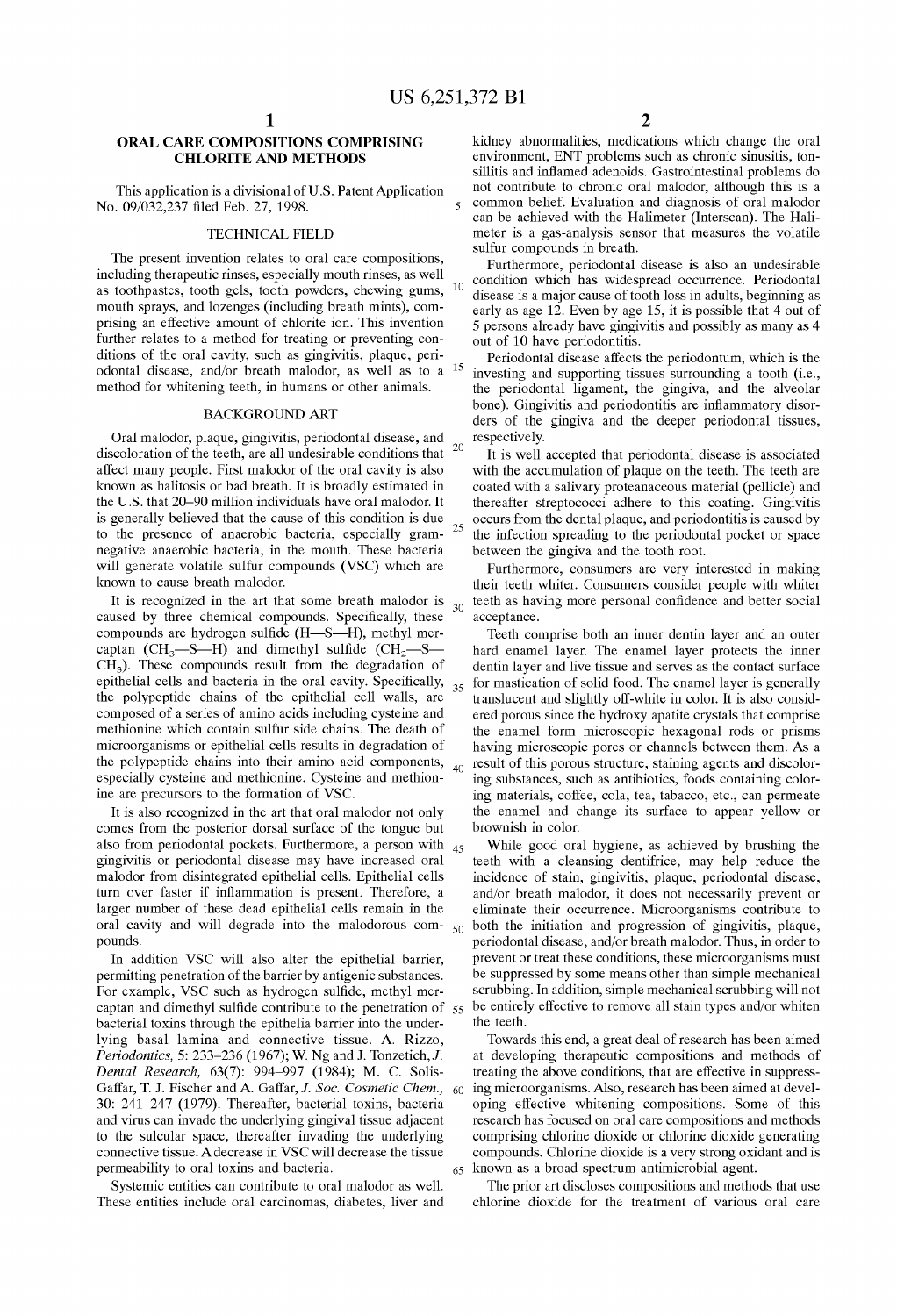conditions. Most of these prior art references teach that the delivery of chlorine dioxide is essential to provide efficacy. This is in contrast to the present invention which focuses on the delivery of chlorite ion to the oral cavity, to provide efficacy. The compositions and methods of the present invention are specifically and intentionally designed to avoid or minimize the production of chlorine dioxide in the compositions.

The prior art teaches a variety of ways to deliver chlorine dioxide, in oral care compositions, to the oral cavity. For 10 relates to oral care compositions comprising chlorite ion example, U.S. Pat. Nos. 4,689,215 issued Aug. 25, 1987; 4,837,009 issued Jun. 6, 1989; 4,696,811, issued Sep. 29, 1987; 4,808,389 issued Feb. 28, 1989; 4,786,492 issued Nov. 22, 1988; 4,788,053 issued Nov. 29, 1988; 4,792,442 issued Dec. 20, 1988; 4,818,519 issued Apr. 4, 1989; 4,851, 21 issued Jul. 25, 1989; 4,855,135 issued Aug. 8, 1989; 4,793,989 issued Dec. 27, 1988; 4,886,657 issued Dec. 12, 1989; 4,889,714 issued Dec. 26, 1989; 4,925,656 issued May 15, 1990; 4,975,285 issued Dec. 4, 1990; 4,978,535 issued Dec. 18, 1990; 5,200,171 issued Apr. 6, 1993; 5,348, 20 734 issued Sep. 20, 1994; 5,618,550 issuedApr. 8, 1997, and 5,489,435 issued Feb. 6, 1996, all to Perry A. Ratcliffe, teach oral care compositions and methods of treatment using stabilized chlorine dioxide.

Additional prior art references, which teach the generation and delivery of chlorine dioxide with activator compounds such as protic acids, reducing sugar activators, etc., include: U.S. Pat. Nos. 5,281,412, Lukacovic et al., issued Jan. 25, 1994, The Procter & Gamble Co.; 5,110,652, Kross et al., issued Mar. 31, 1992, Alcide Corporation;  $5,019,402, 30$ Kross et al., issued May 28, 1991, Alcide; 4,986,990, Davidson et al., issued Jan. 22, 1991, Alcide; 4,891,216, Kross et al., issued Jan. 2, 1990, Alcide; 4,330,531, Alliger, issued May 18, 1982; DE 2,329,753, published Dec. 13, 1973, National Patent Development Corp.; EP  $287,074$ ,  $35$ Kross et al., published Oct. 19, 1988, Alcide; EP 565,134, Kross et al., published Oct. 13, 1993, Alcide; and WO/95/ 27472, Richter, published Oct. 19, 1995.

Additional prior art references relating to chlorine dioxide compositions include: GB 2,289,841, Mehmet, published Jun. 12, 1995, Janina International; GB 2,290,233, Drayson et al., published Dec. 20, 1995, Medical Express Limited; WO 96/25916, Van Den Bosch et al., published Aug. 29, 1996, Diamond White; JP 054,311, Tsuchiikura, published 45 Mar. 28, 1985; JP 105,610, Tsuchikura, published Jun. 11, 1985; and WO/89/03179, Partlow et al., published Apr. 20, 1989, New Generation Products. AlI of the aboye references are incorporated herein by reference in their entirety.

The above prior art references have not recognized that  $50^\circ$  teeth. the delivery of chlorite ion, itself, to the oral cavity will provide efficacy in various oral care conditions. Because prior art references have focused on the delivery of chlorine dioxide for efficacy, prior art compositions and methods of treatment may have various drawbacks. For example, com- 55 positions comprising chlorine dioxide can exhibit aesthetic disadvantages such as "chlorine" (e.g. swimming pool) taste and smell. In addition due to the strong oxidizing capability of chlorine dioxide, compositions comprising chlorine dioxide may have certain stability disadvantages, especially in  $_{60}$ oral care formulations.

Therefore, prior art compositions, mentioned aboye, have not been entirely satisfactory for the treatment and/or prevention of gingivitis, plaque, periodontal disease, and/or breath malodor or for the whitening of teeth. Therefore, 65 additional efficacious compositions and methods of treatment for these purposes are desirable.

As mentioned aboye, the present invention relates to the delivery of chlorite ion to the oral cavity for efficacy. The present invention is specifically designed to avoid or minimize the production of chlorine dioxide or chlorous acid in the compositions. The present invention, therefore, relates to oral care compositions comprising chlorite ion wherein no (or only very low levels of) chlorine dioxide or chlorous acid is generated or is present in the oral care compositions at the time of use. Moreover, the present invention preferably with relatively alkaline pHs, e.g. at pHs aboye 7, whereby no (or only very low levels of) chlorine dioxide or chlorous acid is generated or is present in the oral care composition at the time of use. Further, compositions of the present invention 15 comprise at least a minimum amount of chlorite ion for effectiveness. These compositions and methods (of the present invention) are effective even though no (or only very low levels of) chlorine dioxide or chlorous acid is generated or is present in these compositions.

It is the purpose of the present invention to provide compositions and methods for treating or preventing diseases of the oral cavity, such as plaque, gingivitis, periodontal disease, and for treating or preventing other conditions such as breath malodor, in humans or other animals, by 25 utilizing an effective amount of chlorite ion wherein no (or only very low levels of) chlorine dioxide or chlorous acid is generated or is present in the oral care composition at the time of use. The pH of the final composition is preferably alkaline, e.g. aboye pH 7.

It is also the purpose of the present invention to provide compositions and methods to whiten teeth, in humans or other animals, by utilizing an effective amount of chlorite ion wherein no (or only very low levels of) chlorine dioxide or chlorous acid is generated or is present in the oral care composition at the time of use. The pH of the final composition is preferably alkaline, e.g. aboye pH 7.

Further, the present invention relates to oral care compositions, including therapeutic rinses, especially mouth rinses, as well as toothpastes, tooth gels, tooth powders, non-abrasive gels, chewing gums, mouth sprays, and lozenges (including breath mints). These compositions comprise a minimally effective amount of chlorite ion.

These compositions are effective in killing, and/or altering the bacterial metabolism, and/or for a period of time suppressing the growth of, microorganisms which cause topically-treatable infections and diseases of the oral cavity, such as plaque, gingivitis, periodontal disease, and breath malodor. These compositions are also effective to whiten

#### SUMMARY OF THE INVENTION

The present invention relates to oral care compositions, including therapeutic rinses, especially mouth rinses, as well as toothpastes, tooth gels, tooth powders, non-abrasive gels, chewing gums, mouth sprays, and lozenges (including breath mints), comprising:

(a) a safe and effective amount, preferably a minimally effective amount, of chlorite ion; and

(b) a pharmaceutically-acceptable topical, oral carrier; wherein the level of chlorine dioxide or chlorous acid in the final composition is less than about 50 ppm; and preferably the pH of the final composition is greater than 7. More preferably the pH of the composition is greater than 7.6, even more preferably greater than 8.

This invention further relates to a method for treating or preventing diseases of the oral cavity, such as gingivitis,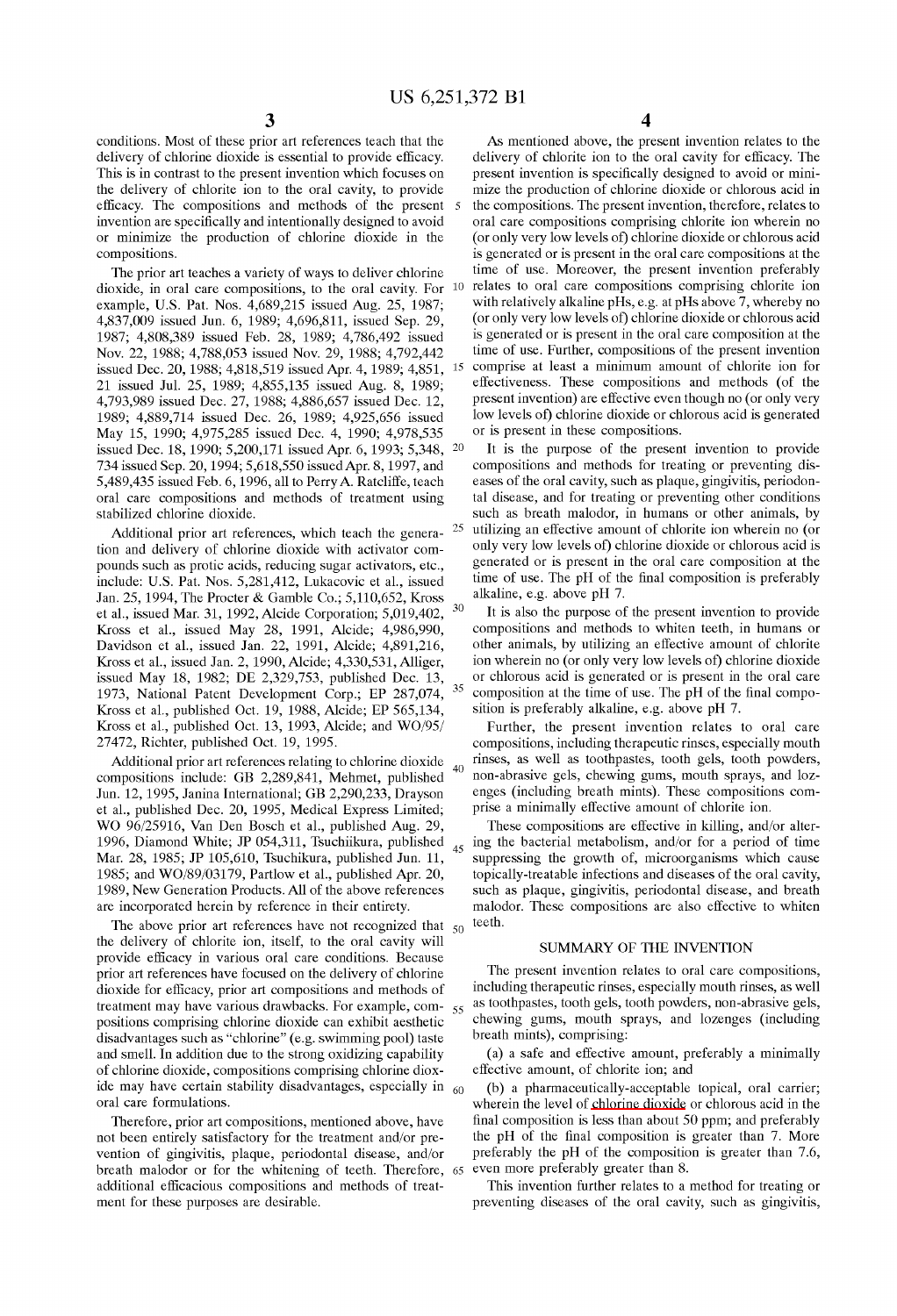plaque, periodontal disease, and/or breath malodor, and/or for the whitening of teeth, in humans or other animals, by applying the aboye compositions to the oral cavity and/or teeth.

## DETAILED DESCRIPTION OF THE INVENTION

The present invention relates to compositions and methods of treating or preventing diseases of the oral cavity (e.g. plaque, gingivitis, periodontal disease), breath malodor, and for whitening teeth, in humans or other animals, by topically applying to the oral cavity, a safe and effective amount of chlorite ion.

By "diseases or conditions of the oral cavity," as used  $_{15}$ herein, is meant diseases of the oral cavity including periodontal disease, gingivitis, periodontitis, periodontosis, adult and juvenile periodontitis, and other infiammatory conditions of the tissues within the oral cavity, plus caries, necrotizing ulcerative gingivitis, and other conditions such  $_{20}$ as oral or breath malodor. Also specifically included are dentoalveolar infections, dental abscesses (e.g., cellulitis of the jaw; osteomyelitis of the jaw), acute necratizing ulcerative gingivitis (i.e., Vincent's infection), infectious stomatitis (i.e., acute inflammation of the buccal mucosa), and  $_{25}$ Noma (i.e., gangrenous stomatitis or cancrum oris). Oral and dental infections are more fully disclosed in Finegold, Anaerabic Bacteria in Human Diseases, chapter 4, pp 78-104, and chapter 6, pp 115-154 (Academic Press, Inc., NY, 1977), the disclosures of which are incorporated herein  $_{30}$ by reference in their entirety. The compositions and methods of treatment of the present invention are particularly effective for treating or preventing periodontal disease (gingivitis and/or periodontitis) and breath malodor.

By "safe and effective amount" as used herein is meant an 35 amount of a chlorite ion, high enough to significantly (positively) modify the condition to be treated or to effect the desired whitening result, but low enough to avoid serious side effects (at a reasonable benefit/risk ratio), within the scope of sound medical/dental judgment. The safe and effective amount of a chlorite ion, will vary with the particular condition (e.g., to effect whitening, to treat disease of the oral cavity or malodor) being treated, the age and physical condition of the patient being treated, the severity of the condition, the duration of treatment, the nature of 45 concurrent therapy, the specific form (i.e., salt) of the chlorite source employed, and the particular vehicle from which the chlorite ion is applied.

and tooth gel formulations unless otherwise specified.

By "oral care composition" or "oral composition" as used herein is meant a product which is not intentionally swallowed for purposes of systemic administration of therapeutic agents, but is retained in the oral cavity for a sufficient time to contact substantially all of the dental surfaces and/or oral <sup>55</sup> mucosal tissues for purposes of oral activity.

By "essentially free of chlorous acid or chlorine dioxide" as used herein is meant a composition which comprises very low levels, e.g. less than about 5 ppm, preferably less than  $60$ about 1 ppm of chlorine dioxide or chlorous acid, using known analytical methods for measuring chlorine dioxide or chlorous acid as disclosed hereinafter.

#### Chlorite Ion Source

The present invention includes chlorite ion as an essential ingredient in the compositions and methods of the present

65

invention. The chlorite ion can come from any type of chlorite salt. Examples include alkali metal chlorites, alkaline earth metal chlorites, and any other transition metals, inner transition metal chlorites and/or polymeric salts. Water 5 soluble chlorite salts are preferred. Examples of suitable metal chlorites include calcium chlorite, barium chlorite, magnesium chlorite, lithium chlorite, sodium chlorite and potassium chlorite. Sodium chlorite and potassium chlorite are preferred. Sodium chlorite is particularly preferred. 10 Mixtures of two or more sources of chlorite may also be used.

While not intending to be bound by theory, the present inventors believe that chlorite ion provides antimicrobial activity, especially selectivity for gram negative anaerobes, for oral care compositions.

For dentifrice compositions of the present invention, the level of chlorite ion is greater than about 0.02%, preferably greater than about 0.4%, more preferably greater than about 0.56%, even more preferably greater than about 0.75%, and even more preferably greater than about 1%, by weight of the composition. The composition preferably comprises about 2% by weight of the composition, of chlorite ion.

For mouthrinse compositions of the present invention, the level of chlorite ion is greater than about 0.04%, preferably greater than about 0.075%, more preferably greater than about 0.15%, by weight of the composition.

For lozenge or breath mint compositions of the present invention, the amount of chlorite ion is from about  $0.1 \text{ mg}$ to about 12 mg, preferably from about 1 mg to about 6 mg, per unit.

For gum compositions of the present invention, the amount of chlorite ion is from about 0.1 mg to about 12 mg, preferably from about 1 mg to about 6 mg, per unit.

For methods of treating or preventing gingivitis or for whitening the teeth, preferably the compositions comprise from about  $0.75\%$  to about 6%, of chlorite ion, by weight of the composition.

In the context of breath odor elimination or reduction, the compositions and methods of the present invention pravide long-lasting breath protection, e.g. greater than about 3 hours.

For methods of treating or preventing oral malodor, and for breath protection lasting greater than about 3 hours, preferably the compositions comprise from about 0.04% to about 6%, of chlorite ion, by weight of the composition.

Chlorite salts are available from various suppliers as By "toothpaste" as used herein is meant paste, powder, sodium chlorite. Sodium chlorite is commercially available  $50$  as a technical grade powder or flake, and as an aqueous liquid concentrate in a range of concentrations. Example of sources of sodium chlorite include: sodium chlorite available from Aragonesas and from Vulcan. These sources generally have no more than 4% sodium chlorate as well. Preferably the ratio of chlorite to chlorate is greater than 8:1 and generally about 20:1.

> Preferably, the source of chlorite ion has high purity, e.g. 70% or greater. Furthermore, preferably the compositions of the present invention are essentially free of hypochlorite metal salt or hypochlorite ion, dichloroisocyanurate, or salts thereof. Preferably, the level of chlorite ion is measured by gradient separation of inorganic and organic acid anions using Ion Pac ASII exchange column, available from Dionex Corporation, Sunnyvale, Calif.

> The final compositions of the present invention preferably comprise low levels of chlorine dioxide or chlorous acid, or are essentially free of chlorine dioxide or chlorous acid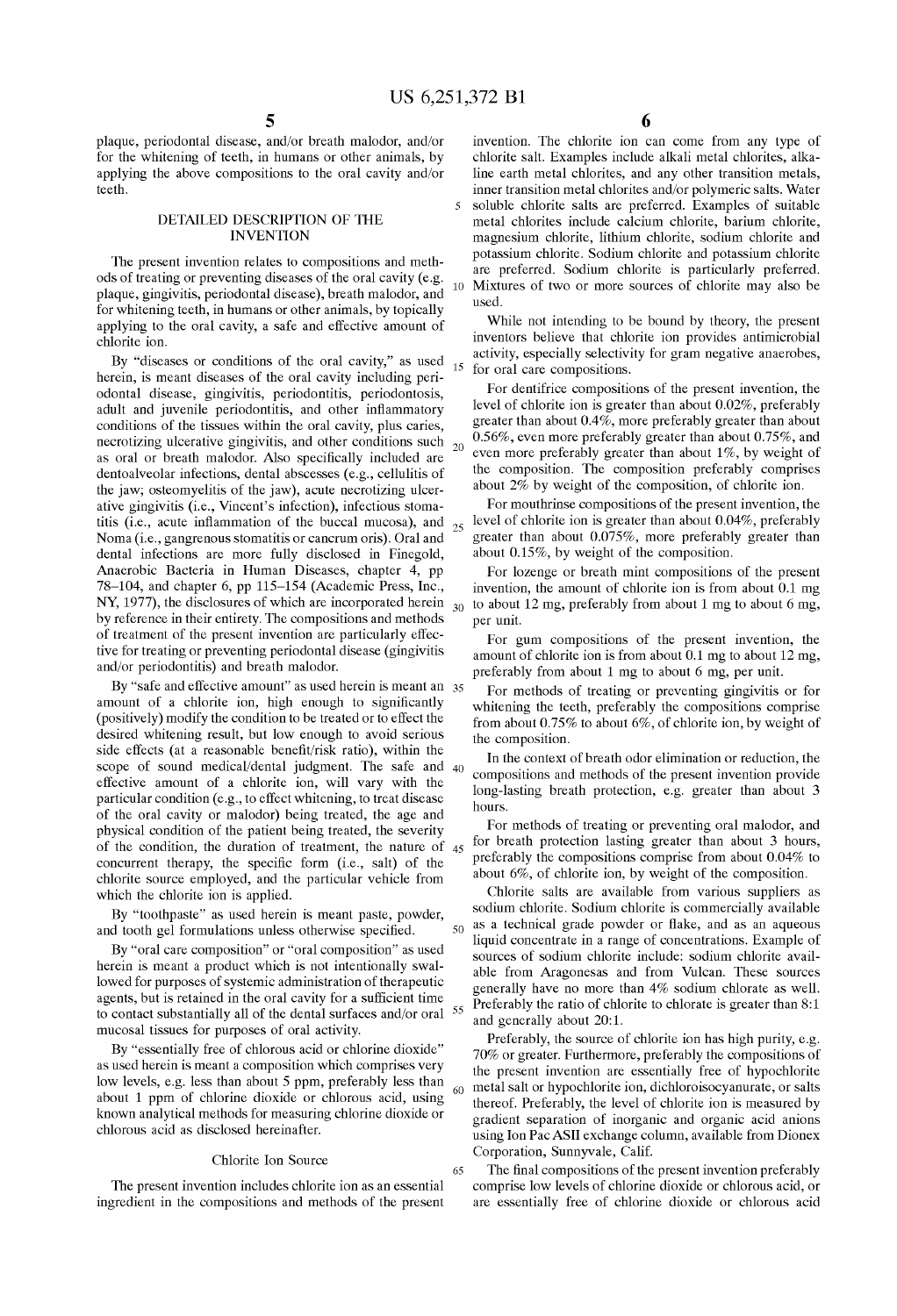10

(have less than about 5 ppm, preferably less than about 1 ppm of chlorine dioxide or chlorous acid).

For mouthwash and dentifrice compositions the level of chlorine dioxide or chlorous acid in the final composition is preferably less than about 50 ppm, more preferably less than about 25 ppm, and even more preferably less than about 10 ppm.

For dual phase compositions the level of chlorine dioxide or chlorous acid is measured within about 2 to 3 minutes after the two phases are mixed together.

Analytical methods to measure the levels of chlorine dioxide or chlorous acid in the compositions of the present invention are known in the art. For example, L. S. Clesceri, A. E. Greenberg, and R. R. Trussel, *Standard Methods for the Examination of Water and Wastewater, 17th* ed., American Public Health Association, Washington, D.C., 1989, pp. 4-75 thraugh 4-83; E. M. Aieta, P. V. Roberts, and M. Hernandez, *J. Am. Water Works Assoc.* 76(1), pp. 64-70 (1984); J. D. Pfaff and C. A. Brockhoff, J. Am. Water Works *Assoc.* 82(4), pp. 192-195 (1990); G. Gordon, W. J. Cooper, R. G. Rice, and G. E. Pacey, J. *Am. Water Works Assoc.*  80(9), pp. 94-108 (1988); D. L. Harp, R. L. Klein, and D. J. Schoonover, J. *Am. Water Works Assoc.* 73(7), pp. 387-389 (1981); G. Gordon, W. J. Cooper, R. G. Rice, and <sub>25</sub> G. E. Pacey, *Am. Water Works Assoc. Res. Foundaton,*  Denver, Colo., 1987, pp. 815. All of these references are herein incorporated by reference in their entirety.

The pH of the final composition (either a single phase or diately after preparation, i.e. within about 5 minutes. dual phase composition) of the present invention is greater  $_{30}$ than 7, preferably greater than 7.6, more preferably greater than 8. Preferably the  $pH$  of the final composition is from 8 to 12, more preferably the pH is 10.

Preferably for mouthwash compositions the pH of the final composition is greater than 7.5, preferably greater than 35 Alliger, issued May 18, 1982. 8. Preferably the pH of the final composition is from 8 to 12, more preferably the pH is 10.

Preferably for dentifrice compositions the pH of the final composition is greater than 7.6, preferably greater than 8, more preferably greater than 9. Preferably the pH of the final composition is from 8 to 12, more preferably the pH is 10.

For dual phase compositions the pH is measured after the two phases are mixed together, and is not based on the pH of a single phase prior to mixing.

The pH of the final dentifrice composition is measured from a 3:1 aqueous slurry of toothpaste, e.g. 3 parts water to 1 part toothpaste.

#### Pharmaceutically-Acceptable Excipients

By "pharmaceutically-acceptable excipient" or "pharmaceutically-acceptable oral carrier," as used herein, is meant one or more compatible solid or liquid filler diluents or encapsulating substances which are suitable for topical, oral administration. By "compatible," as used herein, is  $55$ meant that the components of the composition are capable of being commingled without interaction in a manner which would substantially reduce the composition's stability and/ or efficacy for treating or preventing breath malodor, plaque, gingivitis, periodontal disease and to whiten the teeth, according to the compositions and methods of the present invention.

The carriers or excipients of the present invention can include the usual and conventional components of toothpastes (including gels and gels for subgingival application), mouth rinses, mouth sprays, chewing gums, and lozenges (including breath mints) as more fully described hereinafter.

The compositions of the present invention can be dual phase compositions or single phase compositions. The chlorite ion, however, is relatively reactive and will react with certain carriers or excipients generally used in oral care 5 compositions. Therefore, based on this reactivity, the preferred compositions of the present invention are dual phase compositions. These compositions comprise a first phase and a second phase:

(a) the first phase comprising chlorite ion; and

(b) the second phase comprising a pharmaceuticallyacceptable topical, oral carrier and comprising no chlorite.

These dual phase compositions comprise two phases, wherein chlorite ion is placed in a first phase which is to be kept separate from the second phase. The first phase com-<sup>15</sup> prising chlorite ion can additionally comprise pharmaceutically-acceptable topical, oral carriers which are compatible with chlorite ion. Preferably the first phase, in addition to chlorite, comprises one (or more) compatible binder, humectant, buffer and/or preservative. Preferably, <sup>20</sup> the second phase, which comprises no chlorite, comprises fiavorant, surfactant, fiuoride ion, and/or abrasive.

Normally, each phase in these two phase compositions, is in a separate container or in a single container with two chambers. Prior to use of dual phase composition by the consumer, the two phases are combined by coextrusion of the two separate phases, preferably at a 1:1 volume to volume ratio, and the composition is preferably used imme-

The two phases, however, can be combined from about 1 minute to about 1 hour before use, or during the use of the composition.

Dual phase containers are disclosed in U.S. Pat. Nos. 5,052,590, Ratcliffe, issued Oct. 1, 1991 and 4,330,531,

In another preferred embodiment, chlorite is substantially anhydrous until just prior to use. For example, preparing a mouth rinse solution just prior to use by dissolving in water, a substantially anhydraus concentrate of chlorite, to the 40 necessary concentration for use in the method of treatments of the present invention.

The choice of a carrier to be used is basically determined by the way the composition is to be introduced into the oral cavity. If a toothpaste (including tooth gels, etc.) is to be 45 used, then a "toothpaste carrier" is chosen as disclosed in, e.g., U.S. Pat. No. 3,988,433, to Benedict, the disclosure of which is incorporated herein by reference (e.g., abrasive materials, sudsing agents, binders, humectants, fiavoring and sweetening agents, etc.). If a mouth rinse is to be used, 50 then a "mouth rinse carrier" is chosen, as disclosed in, e.g., U.S. Pat. No. 3,988,433 to Benedict (e.g., water, fiavoring and sweetening agents, etc.). Similarly, if a mouth spray is to be used, then a "mouth spray carrier" is chosen or if a lozenge is to be used, then a "lozenge carrier" is chosen 55 (e.g., a candy base), candy bases being disclosed in, e.g., U.S. Pat. No. 4,083,955, to Grabenstetter et al., which is incorporated herein by reference; if a chewing gum is to be used, then a "chewing gum carrier" is chosen, as disclosed in, e.g., U.S. Pat. No. 4,083,955, to Grabenstetter et al., 60 which is incorporated herein by reference (e.g., gum base, flavoring and sweetening agents). If a sachet is to be used, then a "sachet carrier" is chosen (e.g., sachet bag, fiavoring and sweetening agents). If a subgingival gel is to be used (for delivery of actives into the periodontal pockets or araund the periodontal pockets), then a "subgingival gel carrier" is chosen as disclosed in, e.g. U.S. Pat. Nos. 5,198,220, Damani, issued Mar. 30, 1993, P&G, 5,242,910, Damani,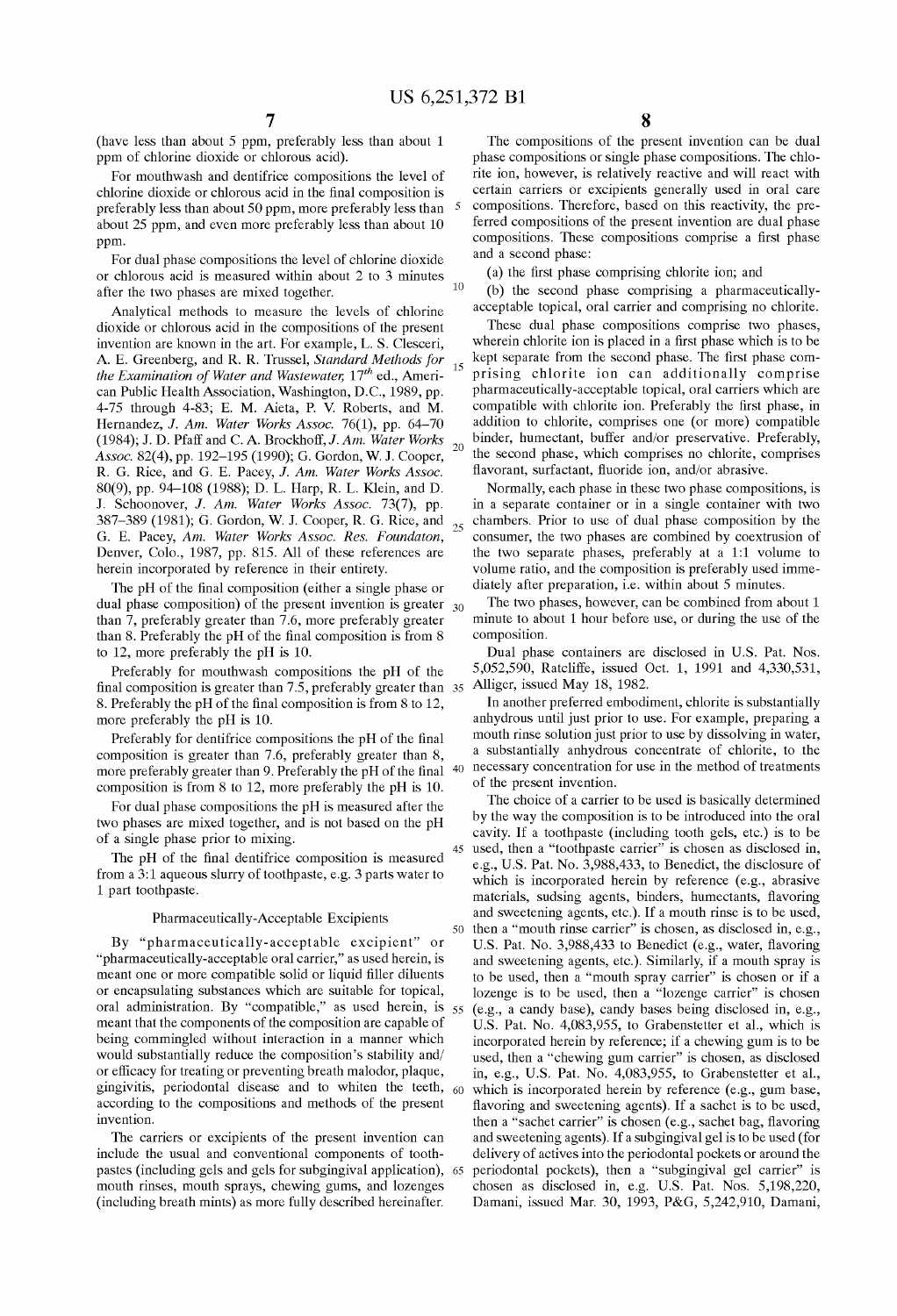5

issued Sep. 7, 1993, P&G, all of which are incorporated herein by reference. Carriers suitable for the preparation of compositions of the present invention are well known in the art. Their selection will depend on secondary considerations like taste, cost, and shelf stability, etc.

Preferred compositions of the subject invention are in the form of dentifrices, such as toothpastes, tooth gels and tooth powders. Components of such toothpaste and tooth gels generally include one or more of a dental abrasive (from about 10% to about 50%), a surfactant (from about  $0.5\%$  to about 10%), a thickening agent (from about  $0.1\%$  to about 5%), a humectant (from about  $10\%$  to about 55%), a flavoring agent (from about  $0.04\%$  to about  $2\%$ ), a sweetening agent (from about  $0.1\%$  to about  $3\%$ ), a coloring agent (from about  $0.01\%$  to about  $0.5\%$ ) and water (from about  $2\%$ to about 45%). Such toothpaste or tooth gel may also include one or more of an anticaries agent (from about  $0.05\%$  to about  $0.3\%$  as fluoride ion), and an anticalculus agent (from about 0.1% to about 13%). Tooth powders, of course, contain substantially all non-liquid components.

Other preferred compositions of the present invention are non-abrasive gels, including subgingival gels, which generally include a thickening agent (from about  $0.1\%$  to about  $20\%$ ), a humectant (from about  $100\%$  to about  $55\%$ ), a flavoring agent (from about  $0.04\%$  to about  $2\%$ ), a sweetening agent (from about  $0.1\%$  to about  $3\%$ ), a coloring agent (from about  $0.01\%$  to about  $0.5\%$ ), water (from about  $2\%$  to about  $45\%$ ), and may comprise an anticaries agent (from about 0.05% to about 0.3% as fiuoride ion), and an anticalculus agent (from about 0.1% to about 13%).

mouthwashes, including mouth sprays. Components of such mouthwashes and mouth sprays typically include one or more of water (from about 45% to about 95%), ethanol  $35$ (from about  $0\%$  to about  $25\%$ ), a humectant (from about  $0\%$ to about 50%), a surfactant (from about  $0.01\%$  to about 7%), a flavoring agent (from about  $0.04\%$  to about  $2\%$ ), a sweetening agent (from about  $0.1\%$  to about  $3\%$ ), and a coloring agent (from about  $0.001\%$  to about  $0.5\%$ ). Such mouthwashes and mouth sprays may also include one or more of an anticaries agent (from about  $0.05\%$  to about  $0.3\%$ as fluoride ion), and an anticalculus agent (from about  $0.1\%$ to about 3%).

Other preferred compositions of the subject invention are dental solutions. Components of such dental solutions generally include one or more of water (from about 90% to about 99%), preservative (from about  $0.01\%$  to about  $0.5\%$ ), thickening agent (from  $0\%$  to about 5%), flavoring agent (from about  $0.04\%$  to about  $2\%$ ), sweetening agent (from about 0.1% to about 3%), and surfactant (from  $0\%$  to about 5%).

Chewing gum compositions typically include one or more of a gum base (from about 50% to about 99%), a flavoring agent (from about 0.4% to about 2%) and a sweetening agent  $55$ (from about  $0.01\%$  to about  $20\%$ ).

The term "lozenge" as used herein includes: breath mints, troches, pastilles, microcapsules, and fast-dissolving solid forms including freeze dried forms (cakes, wafers, thin films, tablets) and fast-dissolving solid forms including compressed tablets. The term "fast-dissolving solid form" as used herein means that the solid dosage form dissolves in less than about 60 seconds, preferably less than about 15 seconds, more preferably less than about 5 seconds, after placing the solid dosage form in the oral cavity. Fastdissolving solid forms are disclosed in copending U.S. patent application Ser. No. 08/253,890, filed Jun. 3, 1994,

Brideau; U.S. Pat. Nos. 4,642,903; 4,946,684; 4,305,502; 4,371,516; 5,188,825; 5,215,756; 5,298,261; 3,882,228; 4,687,662; 4,642,903. All of these patents are incorporated herein by reference in their entirety.

Lozenges include discoid-shaped solids comprising a therapeutic agent in a fiavored base. The base may be a hard sugar candy, glycerinated gelatin or combination of sugar with sufficient mucilage to give it form. These dosage forms are generally described in Remington: The Science and Practice of Pharmacy,  $19^{th}$  Ed., Vol. II, Chapter 92, 1995. Lozenge compositions (compressed tablet type) typically include one or more fillers (compressible sugar), fiavoring agents, and lubricants. Microcapsules of the type contemplated herein are disclosed in U.S. Pat. No. 5,370,864, Peterson et al., issued Dec. 6, 1994, which is herein incor-15 porated by reference in its entirety.

The compositions of the present invention are preferably essentially free of organic solvents. The compositions of the present invention are also preferably essentially free of peraxy compounds.

Types of carriers or oral care excipients which may be included in compositions of the present invention, along with specific non-limiting examples, are: Abrasives

Dental abrasives useful in the topical, oral carriers of the 25 compositions of the subject invention include many different materials. The material selected must be one which is compatible within the composition of interest and does not excessively abrade dentin. Suitable abrasives include, for example, silicas including gels and precipitates, insoluble sodium polymetaphosphate, hydrated alumina, calcium carbonate, dicalcium orthophosphate dihydrate, calcium<br>Other preferred compositions of the subject invention are<br>the subset of the subject invention are pyrophosphate, tricalcium phosphate, calcium polymetaphosphate, and resinous abrasive materials such as particulate condensation products of urea and formaldehyde.

> Another class of abrasives for use in the present compositions is the particulate thermo-setting polymerized resins as described in U.S. Pat. No. 3,070,510 issued to Cooley & Grabenstetter on Dec. 25, 1962. Suitable resins include, for example, melamines, phenolics, ureas, melamine-ureas, melamine-formaldehydes, urea-formaldehyde, melamineurea-formaldehydes, cross-linked epoxides, and crosslinked polyesters. Mixtures of abrasives may also be used.

Silica dental abrasives of various types are preferred because of their unique benefits of exceptional dental clean-45 ing and polishing performance without unduly abrading tooth enamel or dentine. The silica abrasive polishing materials herein, as well as other abrasives, generally have an average particle size ranging between about 0.1 to about 30 microns, and preferably from about 5 to about 15 microns. 50 The abrasive can be precipitated silica or silica gels such as the silica xerogels described in Pader et al., U.S. Pat. Nos. 3,538,230, issued Mar. 2, 1970, and DiGiulio, 3,862,307, issued Jan. 21, 1975, both incorporated herein by reference. Preferred are the silica xerogels marketed under the trade name "Syloid" by the W. R. Grace & Company, Davison Chemical Division. Also preferred are the precipitated silica materials such as those marketed by the J. M. Huber Corporation under the trade name, Zeodent®, particularly the silica carrying the designation Zeodent 119®. The types 60 of silica dental abrasives useful in the toothpastes of the present invention are described in more detail in Wason, U.S. Pat. No. 4,340,583, issued Jul. 29, 1982. The abrasive in the toothpaste compositions described herein is generally present at a level of from about 6% to about 70% by weight 65 of the composition. Preferably, toothpastes contain fram about 10% to about 50% of abrasive, by weight of the composition.

 $20$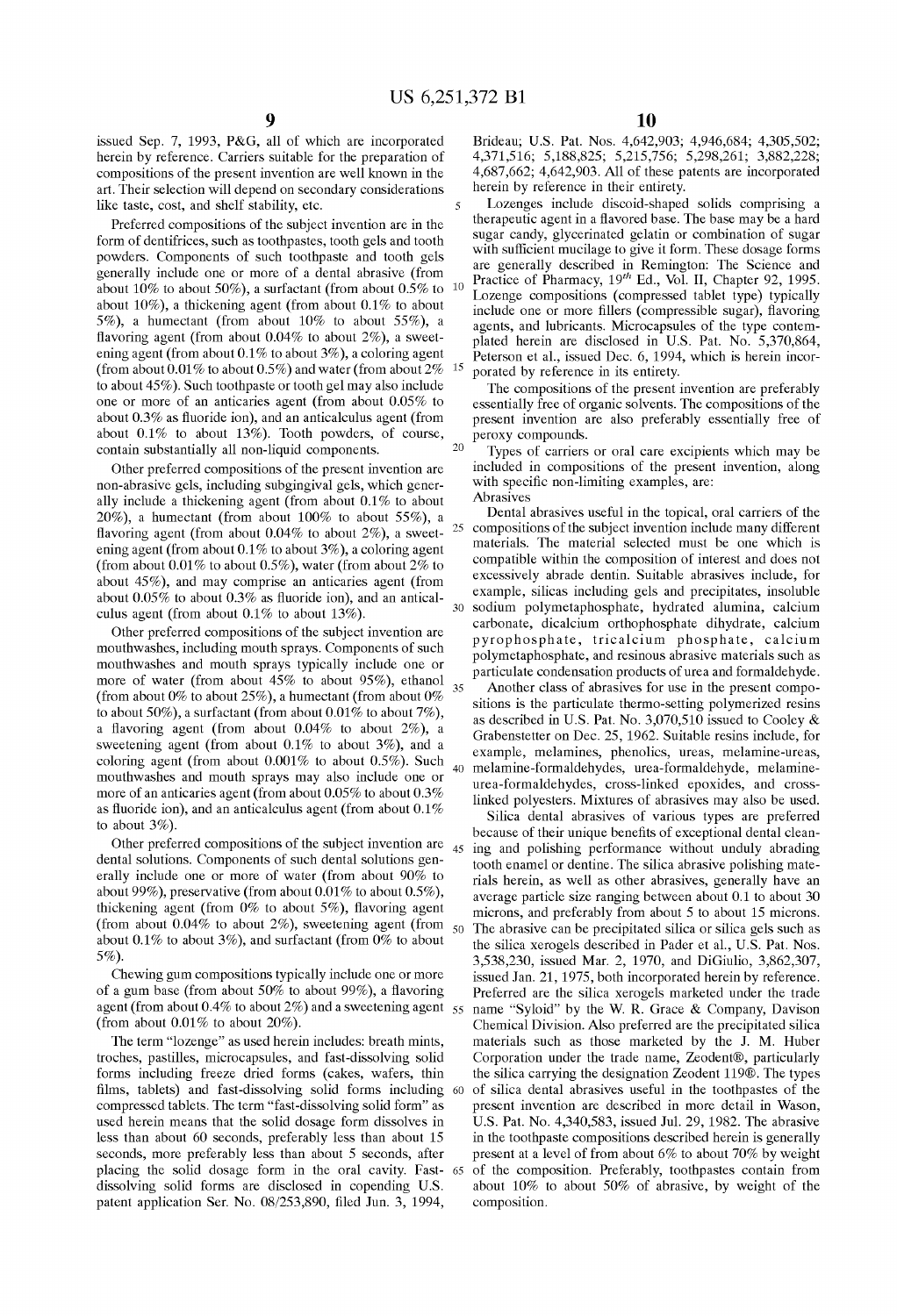A particularly preferred precipitated silica is the silica disclosed in U.S. Pat. Nos. 5,603,920, issued on Feb. 18, 1997; 5,589,160; issued Dec. 31, 1996; 5,658,553, issued Aug. 19, 1997; 5,651,958, issued Jul. 29, 1997, all of which are assigned to the Procter & Gamble Co. All of these patents are incorporated herein by reference in their entirety.

Mixtures of abrasives can be used. All of the aboye patents regarding dental abrasives are incorporated herein by reference. The total amount of abrasive in dentifrice compositions of the subject invention preferably range from about 6% to about 70% by weight; toothpastes preferably contain from about 10% to about 50% of abrasives, by weight of the composition. Solution, mouth spray, mouthwash and non-abrasive gel compositions of the subject invention typically contain no abrasive.

Suitable sudsing agents are those which are reasonably stable and form foam throughout a wide pH range. Sudsing agents include nonionic, anionic, amphoteric, cationic, zwitterionic, synthetic detergents, and mixtures thereof. 20 Many suitable nonionic and amphoteric surfactants are disclosed by U.S. Pat. Nos. 3,988,433 to Benedict; 4,051, 234, issued Sep. 27, 1977, and many suitable nonionic surfactants are disclosed by Agricola et al., U.S. Pat. No. 3,959,458, issued May 25,1976, both incorporated herein in their entirety by reference.

a.) Nonionic and amphoteric surfactants

Nonionic surfactants which can be used in the compositions of the present invention can be broadly defined as compounds produced by the condensation of alkylene oxide groups (hydrophilic in nature) with an organic hydrophobic compound which may be aliphatic or alkyl-aromatic in nature. Examples of suitable nonionic surfactants include poloxamers (sold under trade name Pluronic), polyoxyethylene sorbitan esters (sold under trade name Tweens), fatty alcohol ethoxylates, polyethylene oxide condensates of alkyl phenols, products derived from the condensation of ethylene oxide with the reaction product of propylene oxide and ethylene diamine, ethylene oxide condensates of aliphatic alcohols, long chain tertiary amine oxides, long chain tertiary phosphine oxides, long chain dialkyl sulfoxides, and mixtures of such materials.

The amphoteric surfactants useful in the present invention can be broadly described as derivatives of aliphatic secondary and tertiary amines in which the aliphatic radical can be 45 a straight chain or branched and wherein one of the aliphatic substituents contains from about 8 to about 18 carbon atoms and one contains an anionic water-solubilizing group, e.g., carboxylate, sulfonate, sulfate, phosphate, or phosphonate. cally cocamidopropyl betaine. Mixtures of amphoteric surfactants can also be employed.

The present composition can typically comprise a nonionic, amphoteric, or combination of nonionic and amphoteric surfactant each at a level of from about 0.025% 55 to about 5%, preferably from about 0.05% to about 4%, and most preferably from about 0.1% to about 3%. b.) Anionic surfactants

Anionic surfactants useful herein include the watersoluble salts of alkyl sulfates having from 8 to 20 carbon 60 atoms in the alkyl radical (e.g., sodium alkyl sulfate) and the water-soluble salts of sulfonated monoglycerides of fatty acids having from 8 to 20 carbon atoms. Sodium lauryl sulfate and sodium coconut monoglyceride sulfonates are examples of anionic surfactants of this type. Other suitable 65 Humectants anionic surfactants are sarcosinates, such as sodium lauroyl sarcosinate, taurates, sodium lauryl sulfoacetate, sodium

lauroyl isethionate, sodium laureth carboxylate, and sodium dodecyl benzenesulfonate. Mixtures of anionic surfactants can also be employed. The present composition typically comprises an anionic surfactant at a level of from about 5 0.025% to about 9%, preferably from about 0.05% to about 7%, and most preferably from about 0.1% to about 5%. Fluoride Ions

The present invention may also incorporate free fiuoride ions. Preferred free fiuoride ions can be provided by sodium fluoride, stannous fluoride, indium fluoride, and sodium monofiuorophosphate. Sodium fiuoride is the most preferred free fiuoride ion. Norris et al., U.S. Pat. Nos. 2,946,725, issued Jul. 26, 1960, and Widder et al., 3,678,154 issued Jul. 18, 1972, disclose such salts as well as others. These patents 15 are incorporated herein by reference in their entirety.

Sudsing Agents (Surfactants) The present composition may contain from about 50 ppm to about 3500 ppm, and preferably from about 500 ppm to about 3000 ppm of free fiuoride ions. Thickening Agents

> In preparing toothpaste or gels, it is necessary to add some thickening material to provide a desirable consistency of the composition, to provide desirable chlorite release characteristics upon use, to provide shelf stability, and to provide stability of the composition, etc. Preferred thickening agents are carboxyvinyl polymers, carrageenan, hydroxyethyl cellulose, laponite and water soluble salts of cellulose ethers such as sodium carboxymethylcellulose and sodium carboxymethyl hydroxyethyl cellulose. Natural gums such as gum karaya, xanthan gum, gum arabic, and gum tragacanth can also be used. Colloidal magnesium aluminum silicate or finely divided silica can be used as part of the thickening agent to further improve texture.

Some thickening agents, however, except polymeric polyether compounds, e.g., polyethylene or polypropylene oxide  $(M.W. 300$  to 1,000,000), capped with alkyl or acyl groups containing 1 to about 18 carbon atoms, may react with chlorite. When chlorite is formulated separately in a dual phase composition, preferred thickening agents are hydroxyethyl cellulose and water-soluble salts of cellulose ethers 40 such as sodium carboxymethyl cellulose and sodium carboxymethyl hydroxyethyl cellulose.

A preferred class of thickening or gelling agents includes a class of homopolymers of acrylic acid crosslinked with an alkyl ether of pentaerythritol or an alkyl ether of sucrose, or Goodrich as the Carbopol® series. Particularly preferred carbopols include Carbopol 934, 940, 941, 956, and mixtures thereof.

Other suitable amphoteric surfactants are betaines, specifi- 50 copolymer having the molecular weight in the range of from Copolymers of lactide and glycolide monomers, the about 1,000 to about 120,000 (number average), are useful for delivery of actives into the periodontal pockets or around the periodontal pockets as a "subgingival gel carrier." These polymers are described in U.S. Pat. Nos. 5,198,220, Damani, issued Mar. 30, 1993, P&G, 5,242,910, Damani, issued Sep. 7, 1993, P&G, and 4,443,430, Mattei, issued Apr. 17, 1984, all of which are incorporated herein by reference.

> Thickening agents in an amount from about 0.1 % to about 15%, preferably from about 2% to about 10%, more preferably from about 4% to about 8%, by weight of the total toothpaste or gel composition, can be used. Higher concentrations can be used for chewing gums, lozenges (including breath mints), sachets, non-abrasive gels and subgingival gels.

Another optional component of the topical, oral carriers of the compositions of the subject invention is a humectant.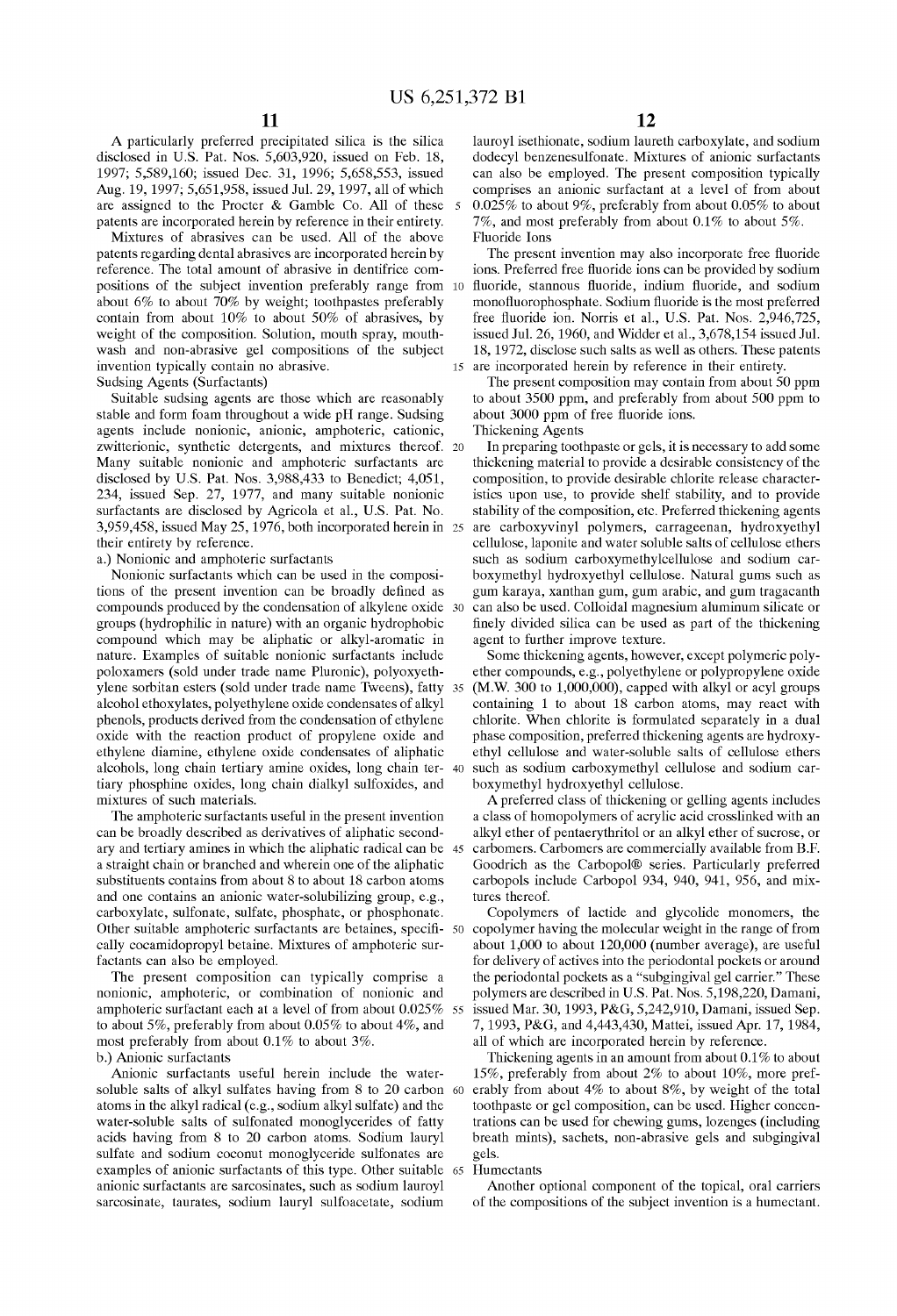The humectant serves to keep toothpaste compositions from hardening upon exposure to air, to give compositions a moist feel to the mouth, and, for particular humectants, to impart desirable sweetness of flavor to toothpaste compositions. The humectant, on a pure humectant basis, generally comprises from about 0% to about 70%, preferably from about 5% to about 25%, by weight of the compositions herein. Suitable humectants for use in compositions of the subject invention include edible polyhydric alcohols such as glycerin, sorbitol, xylitol, butylene glycol, polyethylene glycol, and propylene glycol, especially sorbitol and glycerin.

Flavoring and Sweetening Agents

Flavoring agents can also be added to the compositions. Suitable flavoring agents include oil of wintergreen, oil of 15 peppermint, oil of spearmint, clove bud oil, menthol, anethole, methyl salicylate, eucalyptol, cassia, 1-menthyl acetate, sage, eugenol, parsley oil, oxanone, alpha-irisone, marjoram, lemon, orange, propenyl guaethol, cinnamon, vanillin, thymol, linalool, cinnamaldehyde glycerol acetal known as CGA, and mixtures thereof. Flavoring agents are gene rally used in the compositions at levels of from about  $0.001\%$  to about 5%, by weight of the composition.

glucose, saccharin, dextrose, levulose, lactose, mannitol, sorbitol, fructose, maltose, xylitol, saccharin salts, thaumatin, aspartame, Dtryptophan, dihydrochalcones, acesulfame and cyclamate salts, especially sodium cyclamate and sodium saccharin, and mixtures thereof. A composition preferably contains from about  $0.1\%$  to about  $10\%$  30 of these agents, preferably from about  $0.1\%$  to about  $1\%$ , by weight of the composition.

In addition to flavoring and sweetening agents, coolants, salivating agents, warming agents, and numbing agents can present invention. These agents are present in the compositions at a level of from about 0.001% to about 10%, preferably from about 0.1% to about 1%, by weight of the composition.

The coolant can be any of a wide variety of materials. 40 Included among such materials are carboxamides, menthol, ketals, diols, and mixtures thereof. Preferred coolants in the present compositions are the paramenthan carboxyamide agents such as N-ethyl-p-menthan-3-carboxamide, known commercially as "WS-3", N,2,3-trimethyl-2 isopropylbutanamide, known as "WS-23," and mixtures thereof. Additional preferred coolants are selected from the group consisting of menthol, 3-1-menthoxypropane-1,2-diol known as TK-lO manufactured by Takasago, menthone glycerol acetal known as MGA manufactured by Haarmann and Reimer, and menthyl lactate known as Frescolat® manufactured by Haarmann and Reimer. The terms menthol and menthyl as used herein include dextro- and levorotatory isomers of these compounds and racemic mixtures thereof. TK-lO is described in U.S. Pat. No. 4,459,425, Amano et al., issued Jul. 10,1984. WS-3 and other agents are described in U.S. Pat. No. 4,136,163, Watson, et al., issued Jan. 23, 1979; the disclosure of both are herein incorporated by reference in their entirety.

Preferred salivating agents of the present invention 60 include Jambu® manufactured by Takasago. Preferred warming agents include capsicum and nicotinate esters, such as benzyl nicotinate. Preferred numbing agents include benzocaine, lidocaine, clove bud oil, and ethanol. Anticalculus Agent

The present invention also includes an anticalculus agent, preferably a pyrophosphate ion source which is from a

pyrophosphate salt. The pyrophosphate salts useful in the present compositions include the dialkali metal pyrophosphate salts, tetraalkali metal pyrophosphate salts, and mixtures thereof. Disodium dihydrogen pyrophosphate  $(Na_2H_2P_2O_7)$ , tetrasodium pyrophosphate  $(Na_4P_2O_7)$ , and tetrapotassium pyrophosphate  $(K_4P_2O_7)$  in their unhydrated as well as hydrated forms are the preferred species. In compositions of the present invention, the pyrophosphate salt may be present in one of three ways: predominately dissolved, predominately undissolved, or a mixture of dissolved and undissolved pyrophosphate.

Compositions comprising predominately dissolved pyrophosphate refer to compositions where at least one pyrophosphate ion source is in an amount sufficient to provide at least about 1.0% free pyrophosphate ions. The amount of free pyrophosphate ions may be from about 1% to about 15%, preferably from about 1.5% to about 10%, and most preferably from about 2% to about 6%. Free pyrophosphate ions may be present in a variety of protonated states depending on a the pH of the composition.

Compositions comprising predominately undissolved pyrophosphate refer to compositions containing no more than about 20% of the total pyrophosphate salt dissolved in the composition, preferably less than about 10% of the total Sweetening agents which can be used include sucrose, pyrophosphate dissolved in the composition. Tetraodium be used as optional ingredients in compositions of the 35 about 1.5% to about 15%, preferably from about 2% to about pyrophosphate salt is the preferred pyrophosphate salt in these compositions. Tetrasodium pyrophosphate may be the anhydrous salt form or the decahydrate form, or any other species stable in solid form in the dentifrice compositions. The salt is in its solid particle form, which may be its crystalline and/or amorphous state, with the particle size of the salt preferably being small enough to be aesthetically acceptable and readily soluble during use. The amount of pyrophosphate salt useful in making these compositions is any tartar control effective amount, and is generally from 10%, and most preferably from about 3% to about 8%, by weight of the dentifrice composition.

> Compositions may also comprise a mixture of dissolved and undissolved pyrophosphate salts. Any of the aboye mentioned pyrophosphate salts may be used.

> The pyrophosphate salts are described in more detail in Kirk & Othmer, *Encyclopedia of Chemical Technology,*  Third Edition, Volume 17, Wiley-Interscience Publishers (1982), incorporated herein by reference in its entirety, including all references incorporated into Kirk & Othmer.

> Optional agents to be used in place of or in combination with the pyrophosphate salt include such known materials as synthetic anionic polymers, including polyacrylates and copolymers of maleic anhydride or acid and methyl vinyl 50 ether (e.g., Gantrez), as described, for example, in U.S. Pat. No. 4,627,977, to Gaffar et al., the disclosure of which is incorporated herein by reference in its entirety; as well as, e.g., polyamino propoane sulfonic acid (AMPS), zinc citrate trihydrate, polyphosphates (e.g., tripolyphosphate; hexametaphosphate), diphosphonates (e.g., EHDP; AMP), polpeptides (such as polyaspartic and polyglutamic acids), and mixtures thereof.

Alkali Metal Bicarbonate Salt

The present invention may also include an alkali metal bicarbonate salt. Alkali metal bicarbonate salts are soluble in water and unless stabilized, tend to release carbon dioxide in an aqueous system. Sodium bicarbonate, also known as baking soda, is the preferred alkali metal bicarbonate salt. The present composition may contain from about 0.5% to 65 about 30%, preferably from about 0.5% to about 15%, and most preferably from about 0.5% to about 5% of an alkali metal bicarbonate salt.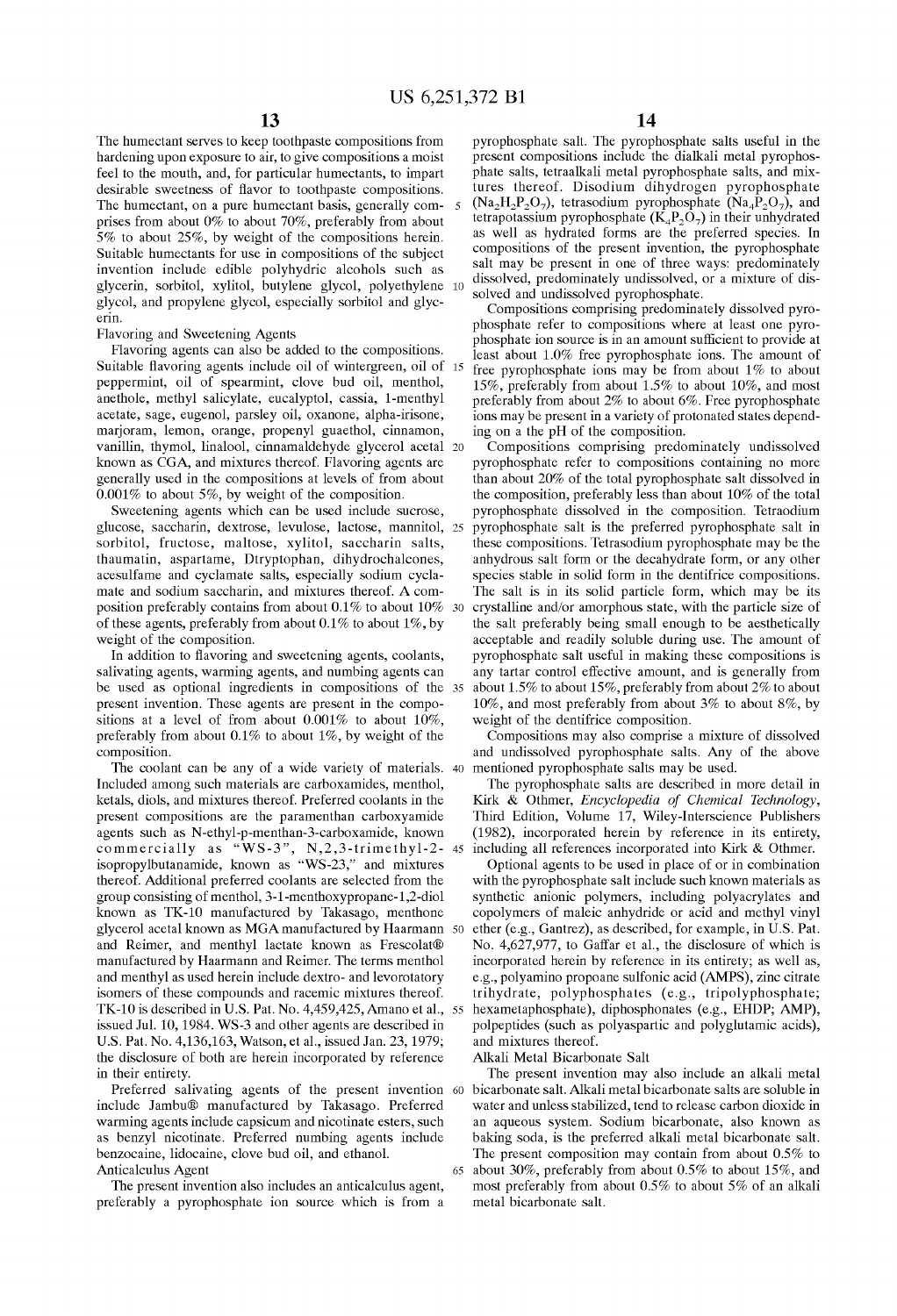Miscellaneous Carriers

## Water employed in the preparation of commercially suitable oral compositions should preferably be of low ion content and free of organic impurities. Water generally comprises from about  $5\%$  to about 70%, and preferably from about 20% to about 50%, by weight of the composition herein. These amounts of water include the free water which is added plus that which is introduced with other materials, such as with sorbitol.

**15** 

Titanium dioxide may also be added to the present com- 10 position. Titanium dioxide is a white powder which adds opacity to the compositions. Titanium dioxide generally comprises from about  $0.25\%$  to about 5% by weight of the dentifrice compositions.

Antimicrabial antiplaque agents can also by optionally present in oral compositions. Such agents may include, but 15 are not limited to, triclosan, 5-chloro-2-(2,4 dichlorophenoxy)-phenol, as described in *The Merck Index,*  11th ed. (1989), pp. 1529 (entry no. 9573) in U.S. Pat. No. 3,506,720, and in Eurapean Patent Application No. 0,251, 591 of Beecham Group, PLC, published Jan. 7, 1988; 20 chlorhexidine *(Merck Index,* no. 2090), alexidine *(Merck Index,* no. 222; hexetidine *(Merck Index,* no. 4624); sanguinarine *(Merck Index,* no. 8320); benzalkonium chloride *(Merck Index,* no. 1066); salicylanilide *(Merck Index,* no. 8299); domiphen bromide *(Merck Index, no.* 3411); cetylpyridinium chloride (CPC) *(Merck Index,* no. 2024; tetradecylpyridinium chloride (TPC); N-tetradecyl-4 ethylpyridinium chloride (IDEPC); octenidine; delmopinol, octapinol, and other piperidino derivatives; nicin preparations; zinctstannous ion agents; antibiotics such as 30 augimentin, amoxicillin, tetracycline, doxycycline, minocycline, and metronidazole; and analogs and salts of the aboye antimicrabial antiplaque agents. If present, the antimicrobial antiplaque agents generally comprise from present invention.

Anti-infiammatory agents may also be present in the oral compositions of the present invention. Such agents may include, but are not limited to, non-steroidal antiinflammatory agents such as aspirin, ketorolac, flurbiprofen, 40 ibuprafen, napraxen, indomethacin, aspirin, ketoprafen, piraxicam and meclofenamic acid, and mixtures thereof. If present, the anti-inflammatory agents generally comprise from about  $0.001\%$  to about 5% by weight of the compositions of the present invention. Ketorolac is described in 45 U.S. Pat. No. 5,626,838, issued May 6, 1997. Both of these references are incorporated herein by reference in their entirety.

Other optional agents include synthetic anionic polymeric polycarboxylates being employed in the form of their free 50 acids or partially or preferably fully neutralized water soluble alkali metal (e.g. potassium and preferably sodium) or ammonium salts and are disclosed in U.S. Pat. Nos. 4,152,420 to Gaffar, 3,956,480 to Dichter et al., 4,138,477 to Gaffar, 4,183,914 to Gaffar et al., and 4,906,456 to Gaffar et 55 al. Preferred are 1:4 to 4:1 copolymers of maleic anhydride or acid with another polymerizable ethylenically unsaturated monomer, preferably methyl vinyl ether (methoxyethylene) having a molecular weight (M.W.) of about 30,000 to about 1,000,000. These copolymers are available for example as 60 Gantrez (AN 139 (M.W. 500,000),AN. 119 (M.W. 250,000) and preferably S-97 Pharmaceutical Grade (M.W. 70,000), of GAP Corporation.

The present invention can also optionally comprise selective H-2 antagonists including compounds disclosed in U.S. 65 Pat. No. 5,294,433, Singer et al., issued Mar. 15, 1994, which is herein incorporated by reference in its entirety.

## **16**

## Composition Use

A safe and effective amount of the compositions of the present invention and/or chlorite ion may be topically applied to the mucosal tissue of the oral cavity, to the gingival tissue of the oral cavity, and/or to the surface of the teeth, for the treatment or prevention of the aboye mentioned diseases or conditions of the oral cavity, in several conventional ways. For example, the gingival or mucosal tissue may be rinsed with a solution (e.g., mouth rinse, mouth spray) containing chlorite ion; or if chlorite ion is included in a dentifrice (e.g., toothpaste, tooth gel or tooth powder), the gingival/mucosal tissue or teeth is bathed in the liquid and/or lather generated by brushing the teeth. Other nonlimiting examples include applying a non-abrasive gel or paste, which contains chlorite ion, directly to the gingival/ mucosal tissue or to the teeth with or without an oral care appliance described below; chewing gum that contains chlorite; chewing or sucking on a breath tablet or lozenge which contains chlorite ion. Preferred methods of applying chlorite ion to the gingival/mucosal tissue and/or the teeth are via rinsing with a mouth rinse solution and via brushing with a dentifrice. Other methods of topically applying chlorite ion to the gingival/mucosal tissue and the surfaces of the teeth are apparent to those skilled in the art.

The concentration of chlorite ion in the composition of the present invention depends on the type of composition (e.g., toothpaste, mouth rinse, lozenge, gum, etc.) used to apply the chlorite ion to the gingival/mucosal tissue and/or the teeth, due to differences in efficiency of the compositions contacting the tissue and teeth, and due also to the amount of the composition gene rally used. The concentration may also depend on the disease or condition being treated.

about 0.1% to about 5% by weight of the compositions of the  $35$  cavity have a concentration of chlorite ion in the range of It is preferred that the mouth rinse to be taken into the oral from about 0.04% to about 0.4%, with from about 0.075% to about  $0.2\%$  more preferred and from about  $0.1\%$  to about 0.2%, by weight of the composition, even more preferred. Preferably mouth rinse compositions of the present invention deliver  $3.75$  to  $22.5$  mg of chlorite ion to the oral cavity when approximately 15 ml of the rinse is used.

> Mouth sprays preferably have chlorite ion concentrations from about  $0.15\%$  to about 4%, with from about  $0.2\%$  to about  $4\%$  more preferred, with from about 0.75% to about 2%, by weight of the composition, even more preferred.

> Preferably for dentifrices (including toothpaste and tooth gels) and non-abrasive gels, the concentration of chlorite ion is in the range of from about  $0.4\%$  to about  $4.5\%$ , by weight of the composition, with from about  $0.75\%$  to about  $3\%$ preferred, and from about  $1.5\%$  to about  $2\%$ , by weight of the composition, even more preferred.

> Chewing gums and lozenges (including breath mints), are gene rally formulated into compositions of individual unit size preferably containing from about  $0.1$  mg to about  $12$ mg, preferably from about 1 mg to about 6 mg, of chlorite ion, per unit used in the oral cavity (i.e. per stick of gum, lozenge, breath mint, etc.).

> For dual phase compositions the aboye concentrations of chlorite ion represent the concentration of chlorite ion after the two phases are mixed together, which is usually just prior to use by the consumer.

> For the method of treating diseases or conditions of the oral cavity, including breath malodor (as well as long lasting breath protection), of the present invention, a safe and effective amount of chlorite ion is preferably applied to the gingival/mucosal tissue and/or the teeth (for example, by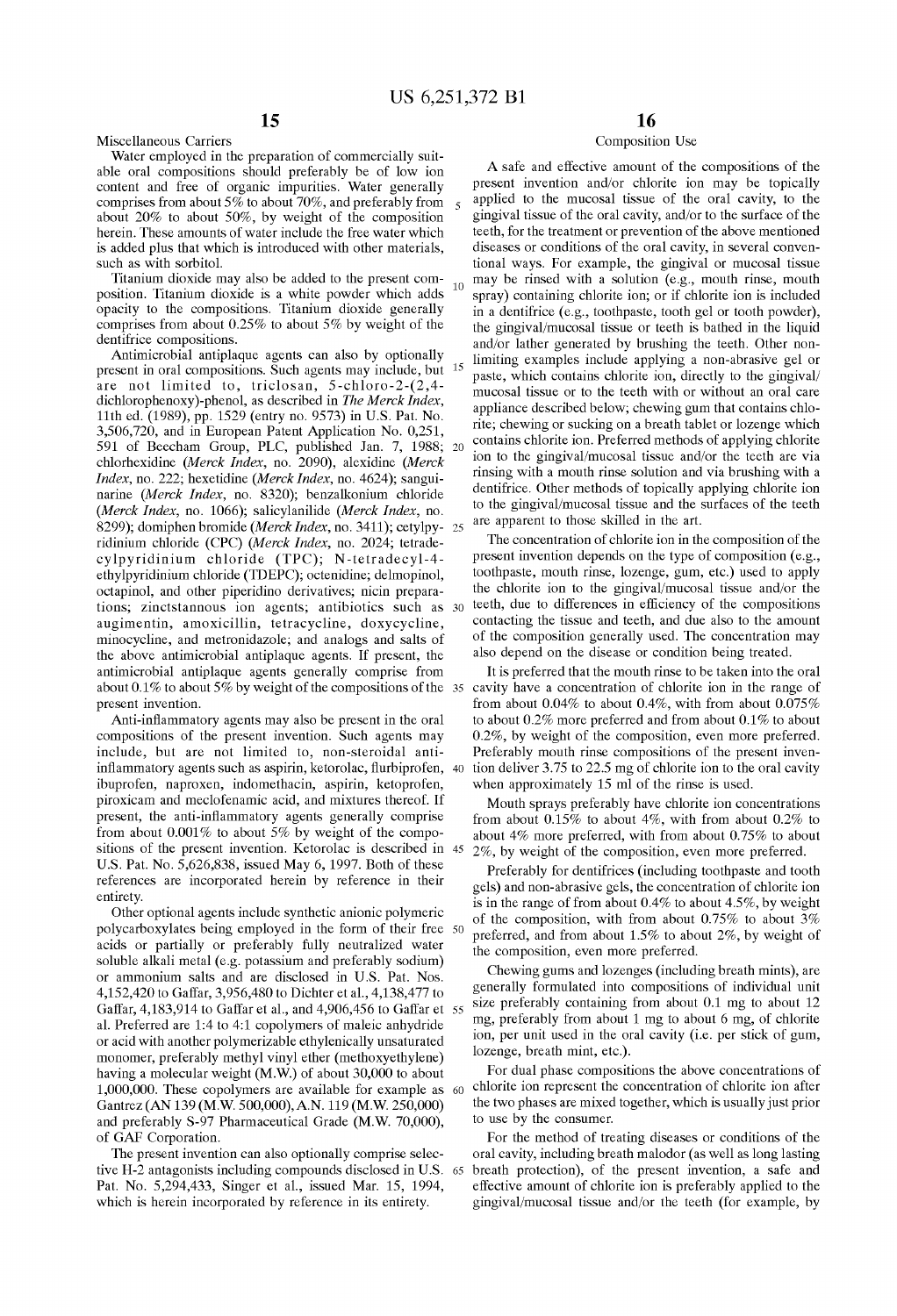rinsing with a mouthrinse, directly applying a non-abrasive gel with or without a device, applying a dentifrice or a tooth gel with a toothbrush, sucking or chewing a lozenge or breathmint, etc.) preferably for at least about 10 seconds, preferably from about 20 seconds to about 10 minutes, more  $\frac{1}{5}$ preferably from about 30 seconds to about 60 seconds. The method often involves expectoration of most of the composition following such contact. The frequency of such contact is preferably from about once per week to about four times per day, more preferably from about thrice per week to about  $_{10}$ three times per day, even more preferably from about once per day to about twice per day. The period of such treatment typically ranges from about one day to a lifetime. For particular oral care diseases or conditions the duration of treatment depends on the severity of the oral disease or condition being treated, the particular delivery form utilized 15 and the patient's response to treatment. If delivery to the periodontal pockets is desirable, such as with the treatment of periodontal disease, a mouthrinse can be delivered to the periodontal pocket using a syringe or water injection device. These devices are known to one skilled in the art. Devices 20 of this type include "Water Pik" by Teledyne Corporation. After irrigating, the subject can swish the rinse in the mouth to also cover the dorsal tongue and other gingival and mucosal surfaces. In addition a toothpaste, non-abrasive gel, toothgel, etc. can be brushed onto the tongue surface and 25 other gingival and mucosal tissues of the oral cavity.

For the method of whitening teeth of the oral cavity, a safe and effective amount of chlorite ion is preferably applied, with or without an oral care device such as a toothbrush, tray containing the composition, plastic strips (as disclosed  $_{30}$ hereinafter), etc., to the surface of the teeth: for mouthrinses or mouthsprays and for toothpastes or tooth gels, preferably for at least about 10 seconds, preferably from about 20 seconds to about 10 minutes, more preferably from about 30 seconds to about 60 seconds and for non-abrasive gels  $35$ (applied with an appliance) preferably at least about 10 minutes to about 12 hours, preferably from about 20 seconds to about 10 minutes. The method often involves expectoration of most of the composition following such contact, preferably followed with rinsing, e.g. with water. The fre- 40 quency of such contact is preferably from about once per week to about four times per day, more preferably from about thrice per week to about three times per day, even more preferably from about once per day to about twice per day. The period of such treatment typically ranges from  $\alpha$ about one day to a lifetime. The subject may repeat the application as needed to whiten their teeth. The duration of treatment is preferably from about 3 weeks to about 3 months, but may be shorter or longer depending on the severity of the tooth discoloration being treated, the particu- $\frac{1}{5}$ lar delivery form utilized and the patient's response to treatment.

In a preferred application, the consumer applies to their teeth, a thin plastic film pre-coated with the present composition, and wears it from about 10 minutes to 8 hours  $\zeta$ as described aboye. The consumer uses a new strip for each application of the present composition. This type of strip appliance is further described in P&G Copending applications Ser. Nos. 08/870,664; 08/870,330; 08/870,331 and 08/870,665 all filed Jun. 6, 1997, the disclosures of which  $\beta$ are herein incorporated by reference in their entirety.

The following non-limiting examples further describe preferred embodiments within the scope of the present invention. Many variations of these examples are possible without departing from the scope of the invention. After phases mixed in a 1:1 vol./vol. Ratio, pH approximately 7.5.

All percentages used herein are by weight of the composition unless otherwise indicated.

## **18**

## EXAMPLES

The following examples are made by conventional processes by mixing the following:

## Example 1

## Dual Phase Dentifrice

|                          | Dentifrice Phase                     |        | Chlorite Phase               |        |
|--------------------------|--------------------------------------|--------|------------------------------|--------|
|                          | Ingredient                           |        | Wt. % Ingredient             | Wt. %  |
|                          | Water                                |        | 20.680 Sodium Chlorite (80%) | 7.50   |
|                          | Sorbitol (70% Solution)              |        | 18.534 Carbopol $956^2$      | 5.62   |
|                          | Glycerin                             |        | 9.000 Water                  | 83.14  |
|                          | Sodium Carbonate                     |        | 1.000 Sodium Carbonate       |        |
|                          | Sodium Fluoride                      |        | 0.486 Sodium Bicarbonate     | 0.42   |
| J                        | Proylene Glycol                      |        | 8.000 Sodium Hydroxide       | 2.79   |
|                          | <b>Hydrated Silicaz</b>              | 30.00  | Total                        | 100.00 |
|                          | Xanthan Gum                          | 0.500  |                              |        |
|                          | Carboxymethyl Cellulose <sup>1</sup> | 0.400  |                              |        |
|                          | Sodium alkyl sulfate                 | 8.000  |                              |        |
| $\overline{\phantom{a}}$ | $(27.9\%$ Sol'n)<br>Titanium Dioxide |        |                              |        |
|                          |                                      | 0.700  |                              |        |
|                          | Sodium Saccharin                     | 0.600  |                              |        |
|                          | Flavor                               | 2.000  |                              |        |
|                          | Methyl Paraben                       | 0.070  |                              |        |
|                          | Propyl Paraben                       | 0.030  |                              |        |
|                          | Total                                | 100.00 |                              |        |

Chlorite phase  $pH = 10$ 

After phases mixed in a 1:1 vol./vol. ratio, pH appraximately 8.5 to 9. <sup>1</sup>Grade 7M8SF from Aqualon.

<sup>2</sup>Available from B.F. Goodrich.

#### Example 2

## Dual Phase Dentifrice

| Dentifrice Phase                         |        | Chlorite Phase               |         |
|------------------------------------------|--------|------------------------------|---------|
| Ingredient                               |        | Wt. % Ingredient             | Wt. $%$ |
| Water                                    |        | 22.180 Sodium Chlorite (80%) | 2.50    |
| Sorbitol (70% Solution)                  |        | 13.534 Carbopol $956^2$      | 3.72    |
| Glycerin                                 |        | 9.000 Water                  | 91.07   |
| Disodium Phosphate                       |        | 4.500 Sodium Carbonate       | 0.53    |
| Sodium Fluoride                          |        | 0.486 Sodium Bicarbonate     | 0.42    |
| Propylene Glycol                         |        | 8.000 Sodium Hydroxide       | 1.76    |
| <b>Hydrated Silica</b>                   | 30.00  |                              |         |
| Xanthan Gum                              | 0.500  |                              |         |
| Carboxymethyl<br>Cellulose <sup>1</sup>  | 0.400  |                              |         |
| Sodium alkyl sulfate<br>$(27.9\%$ Sol'n) | 8.000  |                              |         |
| Titanium Dioxide                         | 0.700  |                              |         |
| Sodium Saccharin                         | 0.600  |                              |         |
| Flavor                                   | 2.000  |                              |         |
| Methyl Paraben                           | 0.070  |                              |         |
| Propyl paraben                           | 0.030  |                              |         |
| Total                                    | 100.00 |                              |         |

Chlorite phase  $pH = 10$ 

<sup>1</sup>Grade 7M8SF from Aqualon.

 ${}^{2}$ Available from B.F. Goodrich.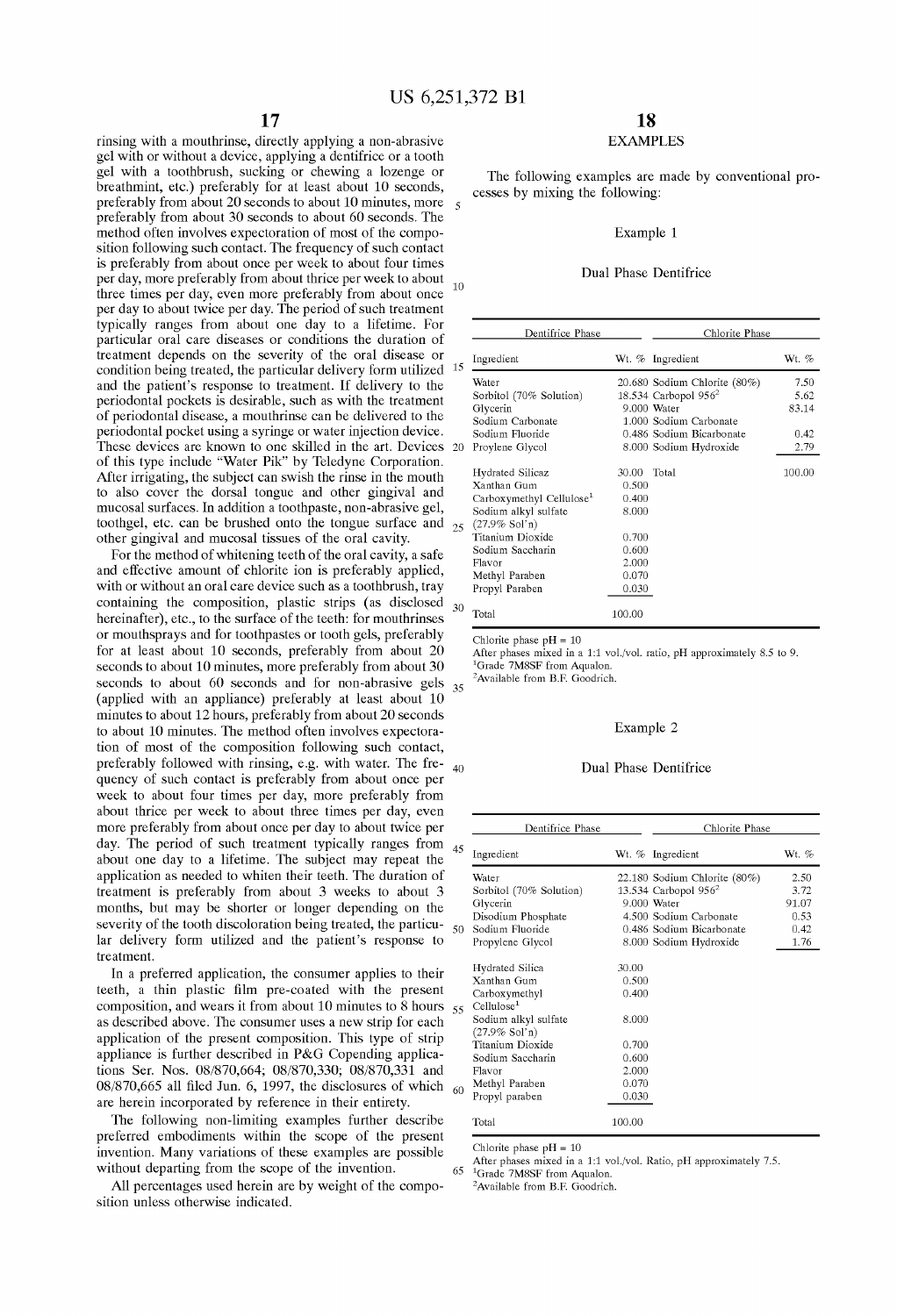## Example 3

## Single Phase Dentifrice

5

10

15

| Ingredient                | Wt. %  |  |
|---------------------------|--------|--|
| Water                     | 62.277 |  |
| Sodium Chlorite           | 3.750  |  |
| Sodium Fluoride           | 0.243  |  |
| Hydrated Silica           | 25,000 |  |
| Xanthan Gum               | 0.600  |  |
| Carbomer 956 <sup>1</sup> | 0.200  |  |
| Sodium alkyl sulfate      | 4.000  |  |
| $(27.9\%$ Sol'n)          |        |  |
| Titanium Dioxide          | 1.000  |  |
| Sodium Saccharin          | 0.130  |  |
| Flavor                    | 1.000  |  |
| Sodium Hydroxide          | 1.800  |  |
| $(50\%$ Sol'n)            |        |  |
| Total                     | 100.00 |  |
|                           |        |  |

<sup>1</sup>Available from B.F. Goodrich.

pH approximately 10.

## Example 4

## Dual Phase Mouthwash

| Mouthwash Phase    |        | Chlorite Phase        |         |  |
|--------------------|--------|-----------------------|---------|--|
| Ingredient         | Wt. %  | Ingredient            | Wt. $%$ |  |
| Water              | 45.00  | Sodium Chlorite (80%) | 0.25    |  |
| Glycerin           | 19.24  | Water                 | 98.80   |  |
| Sodium Bicarbonate | 1.00   | Sodium Carbonate      | 0.53    |  |
| Poloxamer 407      | 0.80   | Sodium Bicarbonate    | 0.42    |  |
| Polysorbate 80     | 0.20   | Total                 | 100.00  |  |
| Sodiuum Saccharin  | 0.20   |                       |         |  |
| Flavor             | 0.50   |                       |         |  |
| Color              | 0.06   |                       |         |  |
| Alcohol            | 33.00  |                       |         |  |
| Total              | 100.00 |                       |         |  |

 $pH = 10$ 

## Example 5

## Single Phase Mouthwash

| Ingredient                             | Wt. $%$       | 60 |
|----------------------------------------|---------------|----|
| Water<br>Sodium Chlorite               | 98.80<br>0.25 |    |
| Sodium Carbonate<br>Sodium Bicarbonate | 0.53<br>0.42  |    |
| Total                                  | 100.00        | 65 |

## **20**

Example 6

## Chlorite Lozenge

6 mg. Per lozenge As desired

7.5 mg. 75 mg. QS 1500 mg.

|  |  | Dry Powder Mouthrinse for Reconstitution |
|--|--|------------------------------------------|
|  |  |                                          |

Example 7

| 20 | Ingredient                                                                                                                                                      | Weight %                                      |
|----|-----------------------------------------------------------------------------------------------------------------------------------------------------------------|-----------------------------------------------|
| 25 | Spray Dried Ethanol <sup>1</sup><br>Sodium Bicarbonate<br>Sodium Chlorite (80%)<br>Tastemaker Spray Dried Spearmit #214487<br>Aspartame<br>Acesulfame Potassium | 85.38<br>5.34<br>1.60<br>6.40<br>0.43<br>0.85 |
|    | Total                                                                                                                                                           | 100.00                                        |
|    |                                                                                                                                                                 |                                               |

<sup>1</sup>30% load, available from Takasago.

Ingredient Na Chlorite Flavor

Magnesium Stearate Stearic Acid Compressible Sugar

## 30

35

40

50

25

Dry Powder Mouthrinse for Reconstitution

Example 8

| Ingredient                               | Weight % |
|------------------------------------------|----------|
| Spray Dried Ethanol <sup>1</sup>         | 75.00    |
| Sodium Bicarbonate                       | 15.72    |
| Sodium Chlorite (80%)                    | 1.60     |
| Tastemaker Spray Dried Spearmint #214487 | 6.40     |
| Aspartame                                | 0.43     |
| Acesulfame Potassium                     | 0.85     |
| Total                                    | 100.00   |

 $45$   $\,$   $^{130\%}$  load, available from Takasago.

Add dry ingredients, listed aboye, in any order, and mix until achieving a homogeneous mixture. Colorants, to provide color after adding water to the dry mixture, are optionaI.

To make finished mouthwash:

Example 7: Add 1.874 grams of dry powder blend to 15 ml. of  $\overline{H}_2O$  in a small dose cup with lid. Shake vigorously until solids dissolve, rinse and expectorate.

55 Example 8: Add 1.874 grams of dry powder blend to 15 ml. of  $\hat{H}_2O$  in small dose cup with lid. Shake vigorously until solids dissolve, rinse and expectorate.

| Example |  |  |
|---------|--|--|
|---------|--|--|

|    |                                                    | Non-Abrasive Gel |  |
|----|----------------------------------------------------|------------------|--|
|    | Ingredient                                         | Weight %         |  |
| 65 | Sodium Chlorite (80%)<br>Carbopol 956 <sup>1</sup> | 3.75<br>8.00     |  |